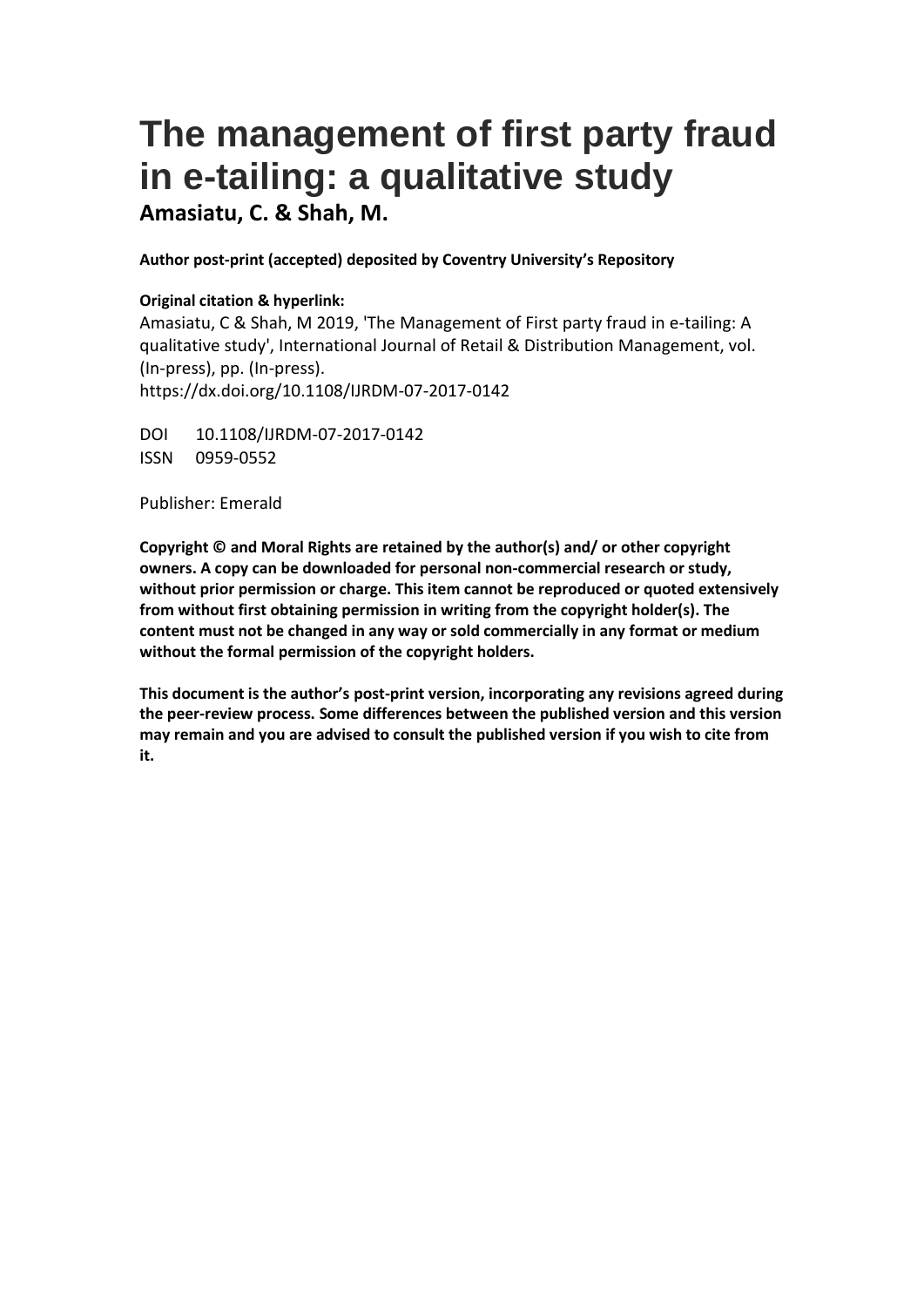## The Management of First party fraud in etailing: A qualitative study

## **Abstract**

*Purpose* – First party fraud in which retail consumers commit fraud against retailers is a growing problem. However, to date studies on retail crime have focused almost entirely on fraudulent consumer behaviours in physical stores. With the growth of ecommerce, the losses from this fraud is growing so there is strong need to research this problem from multiple perspectives.

*Methodology* – We conducted three case studies and a total of 24 semi-structured interviews with retail managers and evaluated their existing prevention-related documentation. Fraud management lifecycle theory was used to organise and discuss the findings.

*Finding* – We found that many retailers are treating this problem as just a cost of doing business online and have no detailed plans for dealing with this problem or any reporting to law enforcement agencies. However, they have begun working with delivery companies for delivery accuracy. Use of convenience stores as collection points is also showing early improvements.

*Limitations* – The small number of cases and interviews used is a limitation of this study. However, we believe that the findings are useful for advancing knowledge in this emerging research area.

*Practical Implications* - This study provides insight into existing management practices in this domain, and makes recommendations on how to improve the management of first party fraud. The study also makes a case for increased managerial interest and involvement in reducing first party fraud. The study also helps bridge a glaring gap in existing literature and provides useful leads for further research.

*Originality/value* – To our knowledge, this is the first study to evaluate the existing practices employed to manage first party fraud in e-retail.

*Keywords* – *First Party Fraud, Retail Fraud, Consumer Fraud, Online Consumer Fraud, Consumer Misbehaviour, Retail Crime Prevention*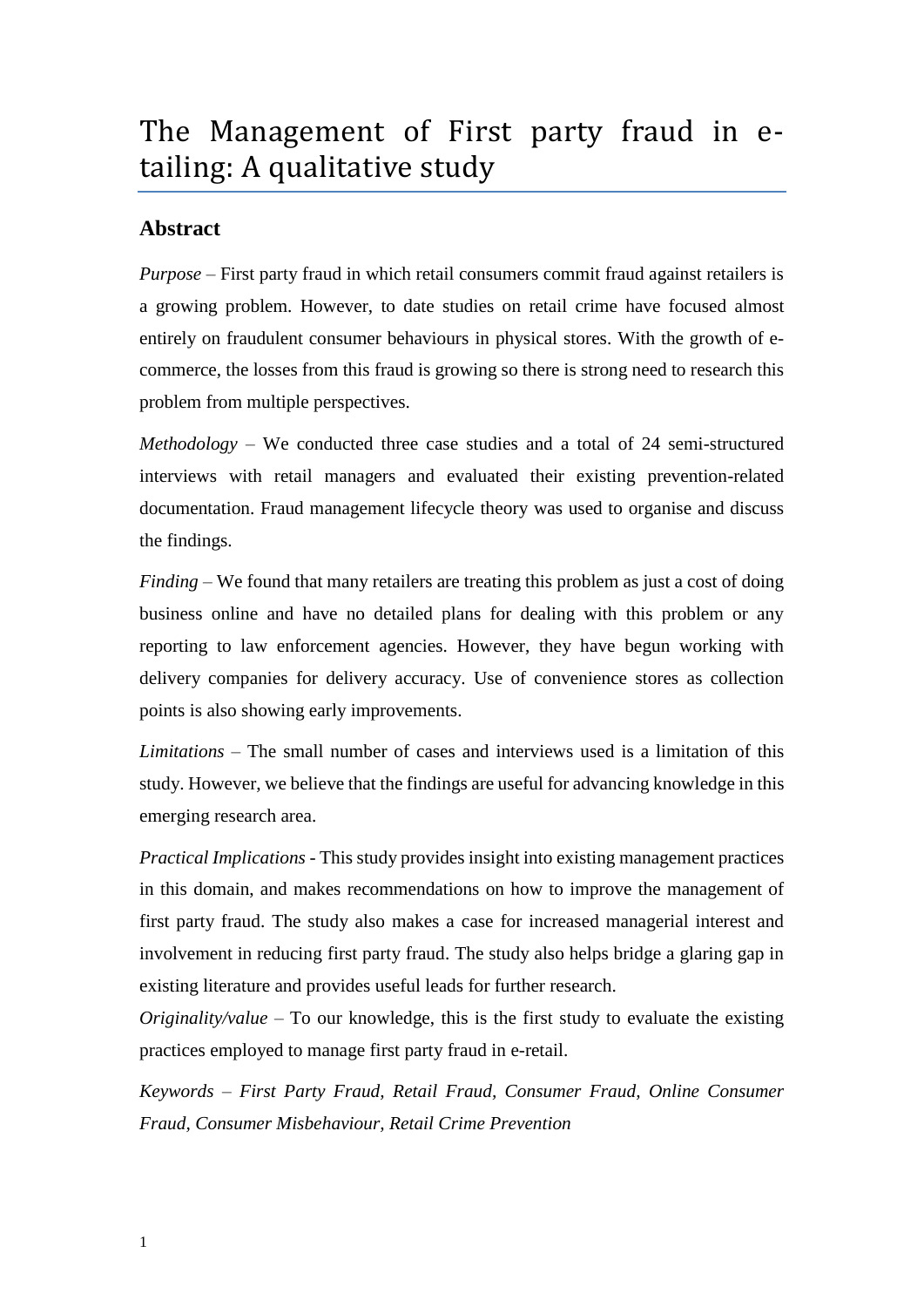## **Introduction**

Advances in Information Technology have made e-commerce possible by eliminating the time and space limitations of traditional brick and mortar retailing. Whilst ecommerce provides many advantages over brick and mortar retailing, i.e. access to a global audience and convenience of shopping anytime and anywhere, it has generated new challenges/risks associated with information security, online frauds etc.

First party fraud, in which retail consumers engage in various dishonest acts in an ecommerce environment with the aim of gaining an advantage in the exchange is a growing challenge for online retailers, here referred to as e-tailers (BRC, 2013; Retail Fraud, 2013).

The most common forms of first party fraud in the retail industry are: deshopping, chargeback, bust out fraud, and misrepresentation of details (Amasiatu and Shah, 2014, 2015). Deshopping occurs when consumers purchase products with the intention to return them after use; chargeback fraud occurs when consumers deny receiving delivered goods or return different goods to those dispatched; bust out fraud occurs when consumers apply for and use retail credit facilities with the aim of not fulfilling their credit agreement e.g. when relocating abroad; misrepresentation of details occurs when consumers dishonestly misrepresent financial or personal details in order to get access to credit facilities they would otherwise not be entitled to.

A review of existing literature provides evidence to suggest that first party fraud is widespread and has profound impact on retail profitability (Amasiatu and Shah, 2014; Hinsz, 2016). For example, the British Retail Consortium estimates the cost of first party fraud in the region of £74 million or 32% of fraud costs (BRC, 2015), while an independent survey estimated the cost to be £405 million (Retail Fraud, 2013).

2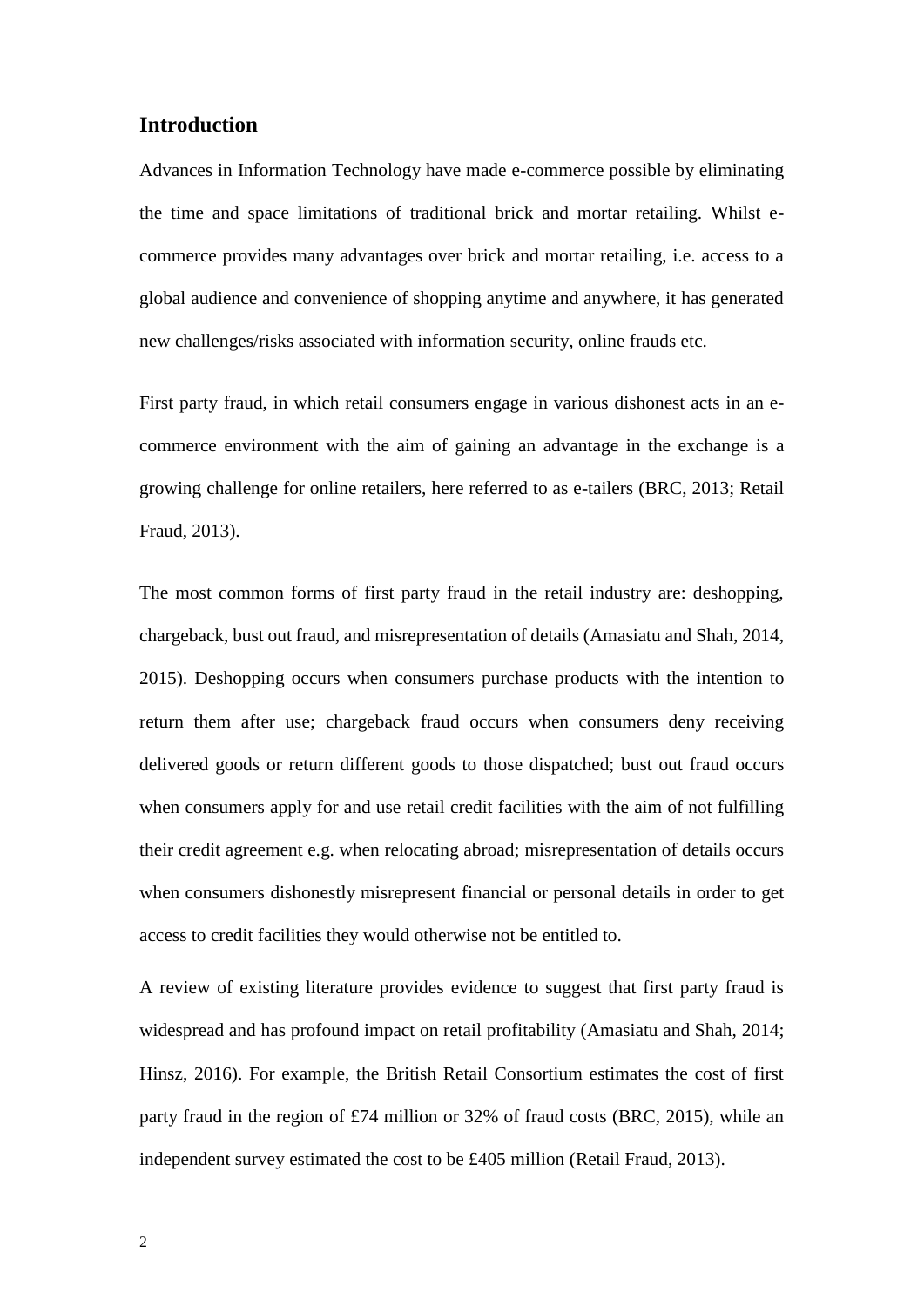Despite the prevalence of first party fraud, to date studies on retail crime have focused almost entirely on fraudulent consumer behaviours within brick-and-mortar/physical stores. With the growth of e-commerce and the move towards online retailing, it is important for research in this area to continue into e-retail.

This paper is therefore aimed at bridging the gap in knowledge in this area, in response to calls for increased research in the area of fraudulent consumer behaviour in e-tailing (Amasiatu and Shah, 2014; Harris, 2010; King and Dennis, 2003).

This study also tried to explore the various practices adopted by retailers to manage first party fraud. To achieve these objectives, we conducted a total of 24 interviews with retail staff involved in the management of first party fraud across three retail organisations. In addition, we conducted a comprehensive literature search on fraud management practices with the use of various electronic databases. Guided by literature, the focus was on a holistic approach to fraud management rather than on a single fraud management activity.

Researchers such as Amasiatu and Shah (2018), Durbin (2007), Wilhelm (2004) suggest that adopting a holistic approach to fraud management can lead to superior fraud loss performance. These recommendations necessitated the need for a holistic fraud management framework to guide the data collection process. The fraud management framework by Wilhelm (2004) was used to evaluate the existing management approaches employed to deal with first party fraud.

A brief background to provide a context for this research is first presented. Next a summary of the research framework adopted is presented before the research approach and findings are discussed.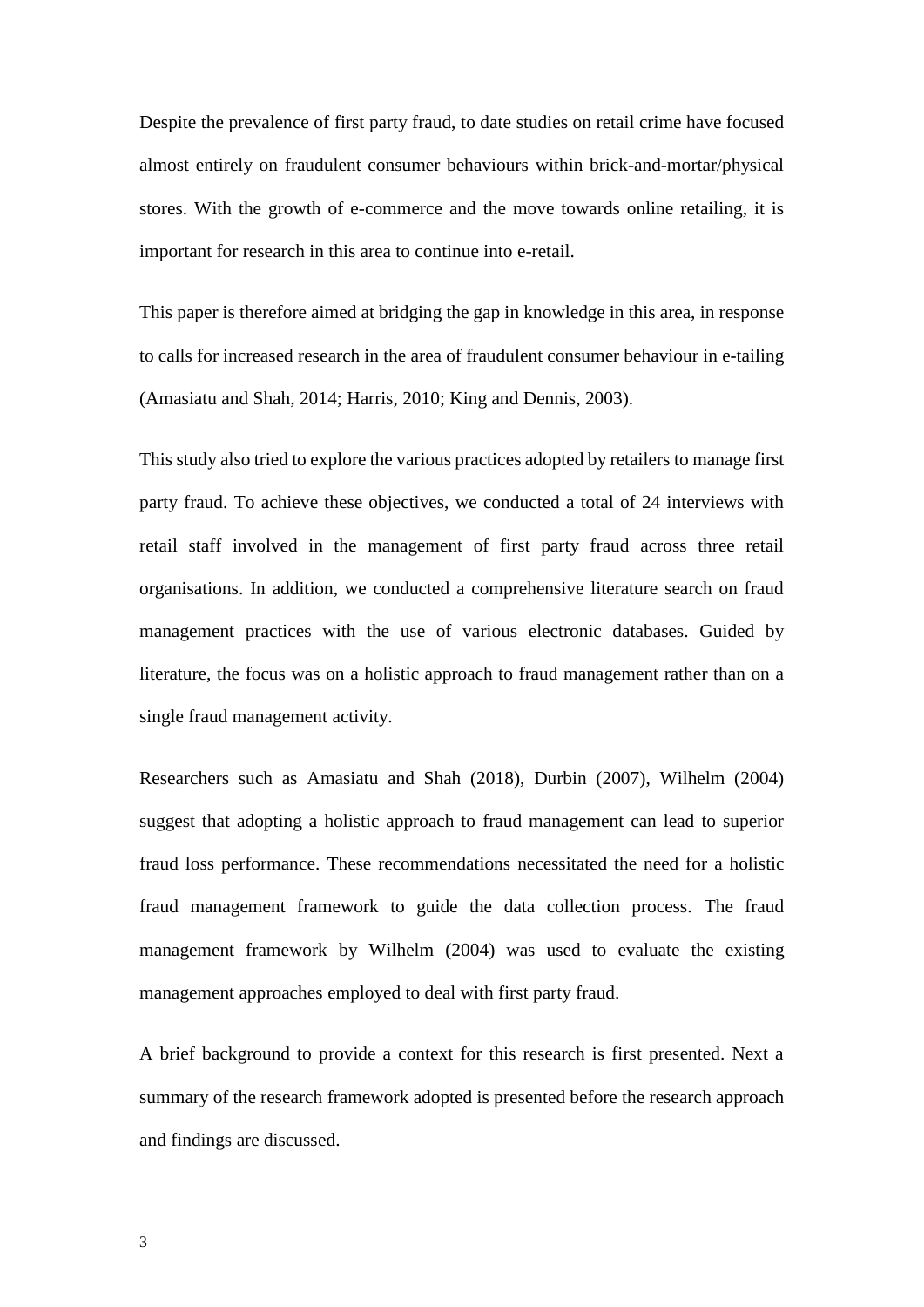## **Background**

First party fraud has been noted as one of the most significant challenges to online retailers, due to its prevalence and regularity (BRC, 2013; Retail Fraud, 2013: Hinsz, 2016).

Extant literature mentions various reasons for the prevalence of first party fraud. For example, King and Dennis (2003), Reynolds and Harris (2005), and King et al. (2007) provide several accounts to show that organisational policies (such as lenient noquestions asked returns policies) and limited action and/or inaction by retailers reinforce fraudulent behaviour. Furthermore, first party fraud is easy to commit and often requires little or no sophistication.

Liberal returns policies are perceived as an essential part of customer service and used as a competitive weapon in today's retail environment. In e-commerce, returns policies are considered even more imperative due to the lack of physical interaction with a product (Foscht et al. 2013). Returning products allow customers to reverse the purchase decision and provide competitive advantage to a retailer.

Prior research has shown that whilst a lenient returns policy can create a competitive advantage for a retailer, it can also expose a retailer to abuse (Peterson and Kumar, 2009). For example, deshopping fraud where consumers order and return items after they have been worn/used has been largely facilitated by e-commerce (Schmidt et al., 1999; Piron and Young, 2000; King and Dennis, 2006).

Furthermore, when goods are ordered and move through the supply chain, there are many opportunities for things to go wrong, i.e. theft/loss of parcel, damage in handling, delivery to the wrong address, etc. which increases the opportunities for abuse.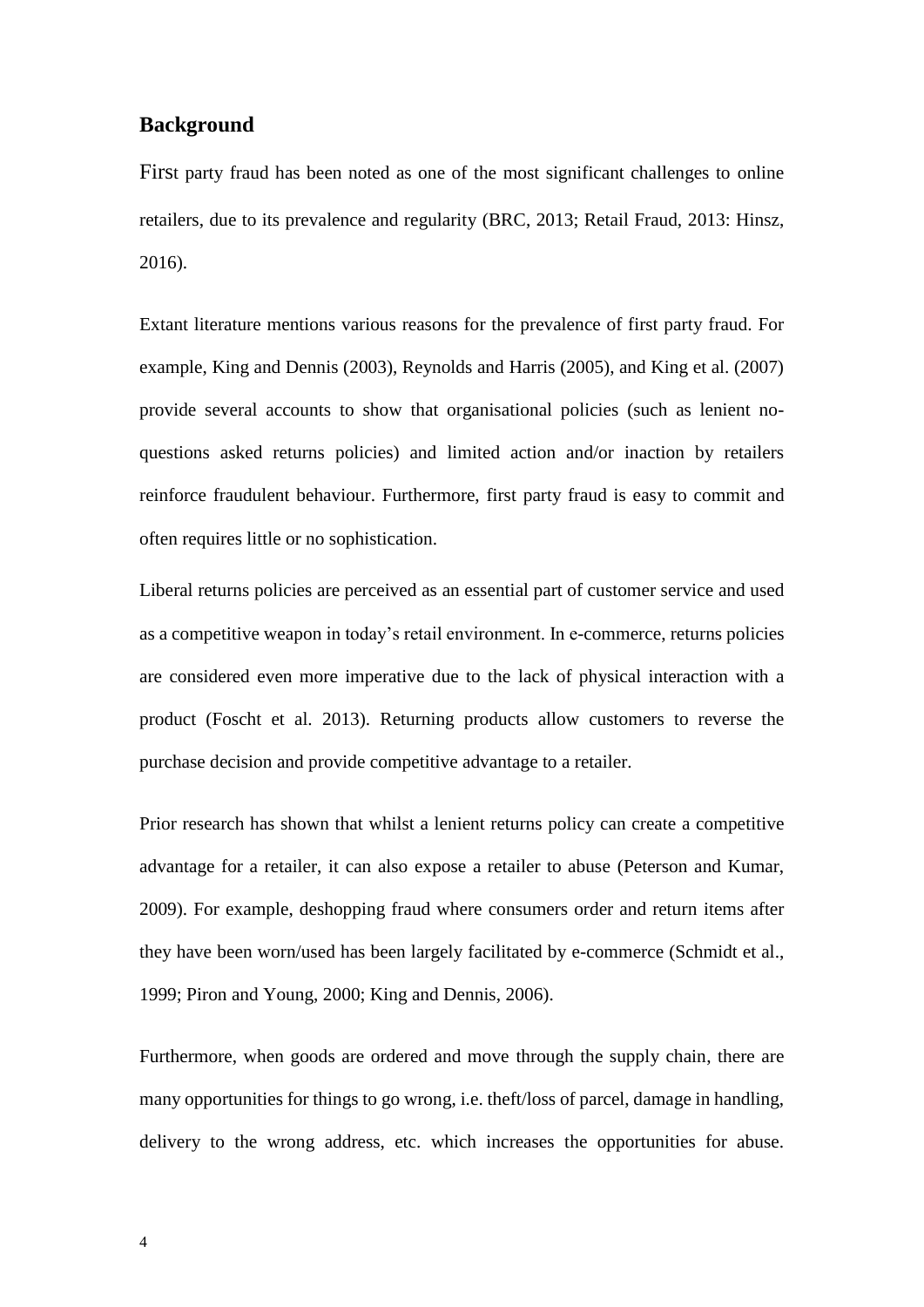Therefore, the opportunities available to misbehave and the convenience provided by online shopping combine to make misbehaviour more attractive online.

Despite the prevalence of this behaviour, extant literature suggests that retailers do not appropriately deal with this fraud committed by their own customers for various reasons such as poor understanding of first party fraud, fear of negative impact on customer experience, etc. (Amasiatu and Shah, 2018; Fullerton and Punj, 2004; King et al., 2007). Furthermore, tackling business crime is not always high priority for law enforcement agencies and the general public have a more positive attitude towards this fraud compared to other frauds (Wilkes, 1978; Dodge et al., 1996; King and Levi, 2003), which means that there is very little deterrent effect for potential offenders and reoffenders. With the growth of e-commerce and prevalence of this fraud, assuming first party fraud to be a cost of doing business is not a sound strategy, hence any applied research such as this one could be very useful for retailers.

## **Research framework**

For effective fraud management, a coherent strategy is preferred rather than a focus on isolated fraud management activities (Bishop, 2004; Button and Brooks, 2009; Durbin, 2007; Wilhelm, 2004). We reviewed literature with an aim to find a framework that is either used in first party fraud or similar context, so that that the framework can be used to evaluate the existing management approaches adopted by the retailers in this study. There are a number of fraud frameworks in the literature such as Furlan and Bajec's framework that was developed for insurance fraud, Wilhelm's fraud management lifecycle theory, Government Accountability Office (GAO) framework for disaster assistance programs, the anti-ID fraud framework and the identity fraud enterprise management framework. These frameworks contain essential elements or components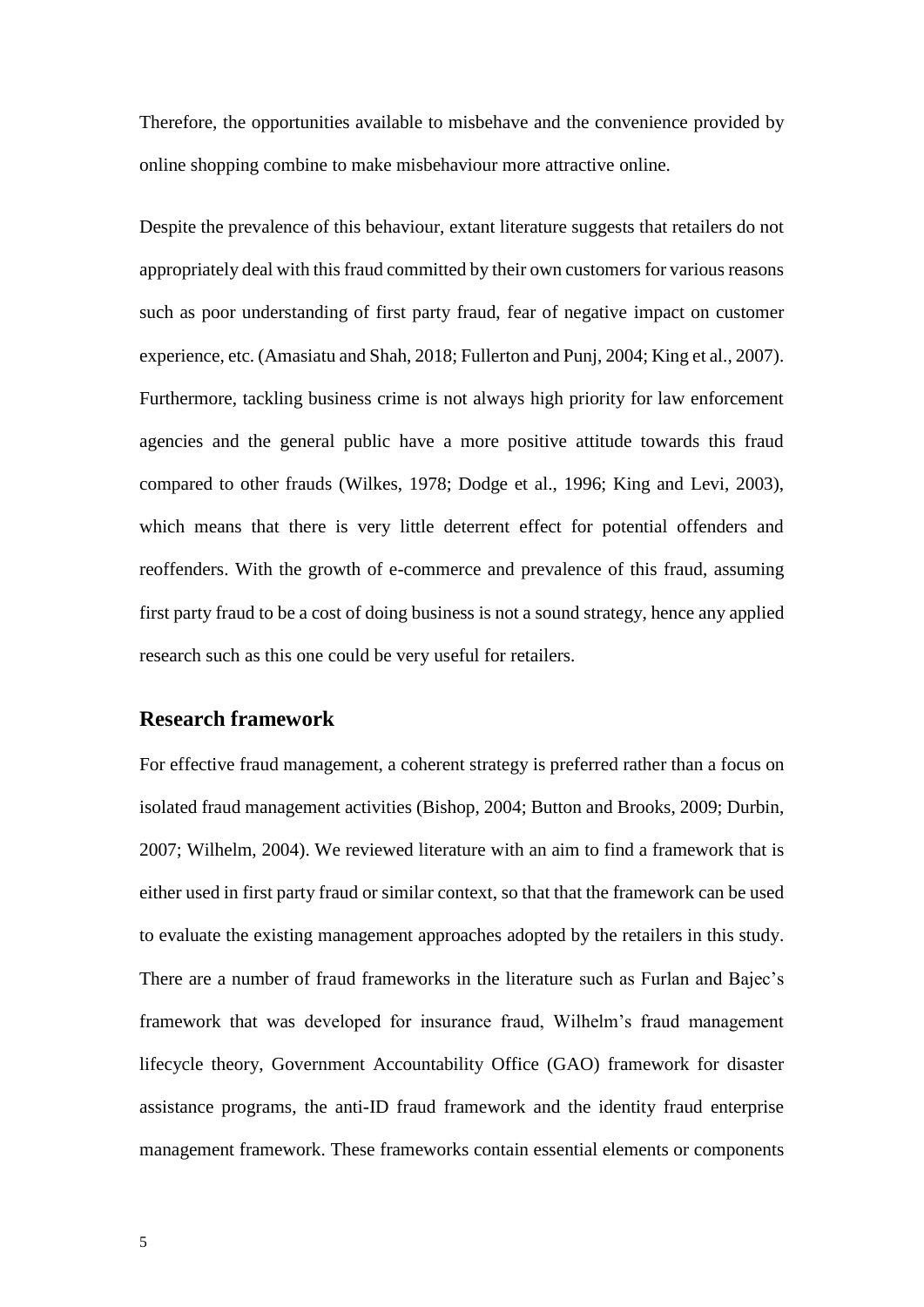for successful fraud management. Even though these frameworks bear many similarities, the fraud management lifecycle theory was chosen for this study mainly due to its flexibility and compatibility with the retail industry and nature of fraud studied. Besides, it has been empirically tested in a number of industries, designed with the private sector in mind although flexible enough to be adapted to other sectors and has received favourable reviews and citations in a number of research papers. Nevertheless, the framework elements represent in the authors' views appropriate components for successful fraud management. The other frameworks were either too complex or too simple to be used for this study.

The fraud management lifecycle theory (Wilhelm, 2004) underpins this research so we present a brief description of it here. Wilhelm (2004) proposed the Fraud Management Lifecycle Theory consisting of eight components that drive success or failure in fraud management: Deterrence, Prevention, Detection, Mitigation, Analysis, Policy, Investigation and Prosecution (See figure 1 below). Wilhelm (2004) argues that the aim of the framework is not to present a series of sequential operations or elements, but to present the essential activities necessary for fraud management. Wilhelm (2004) subsequently applied and tested his framework in four different industries and claimed that all eight activities were present and vital for successful fraud management.

**Figure 1- Linear Representation of the Fraud Management Lifecycle Theory (Source: Wilhelm, 2004)**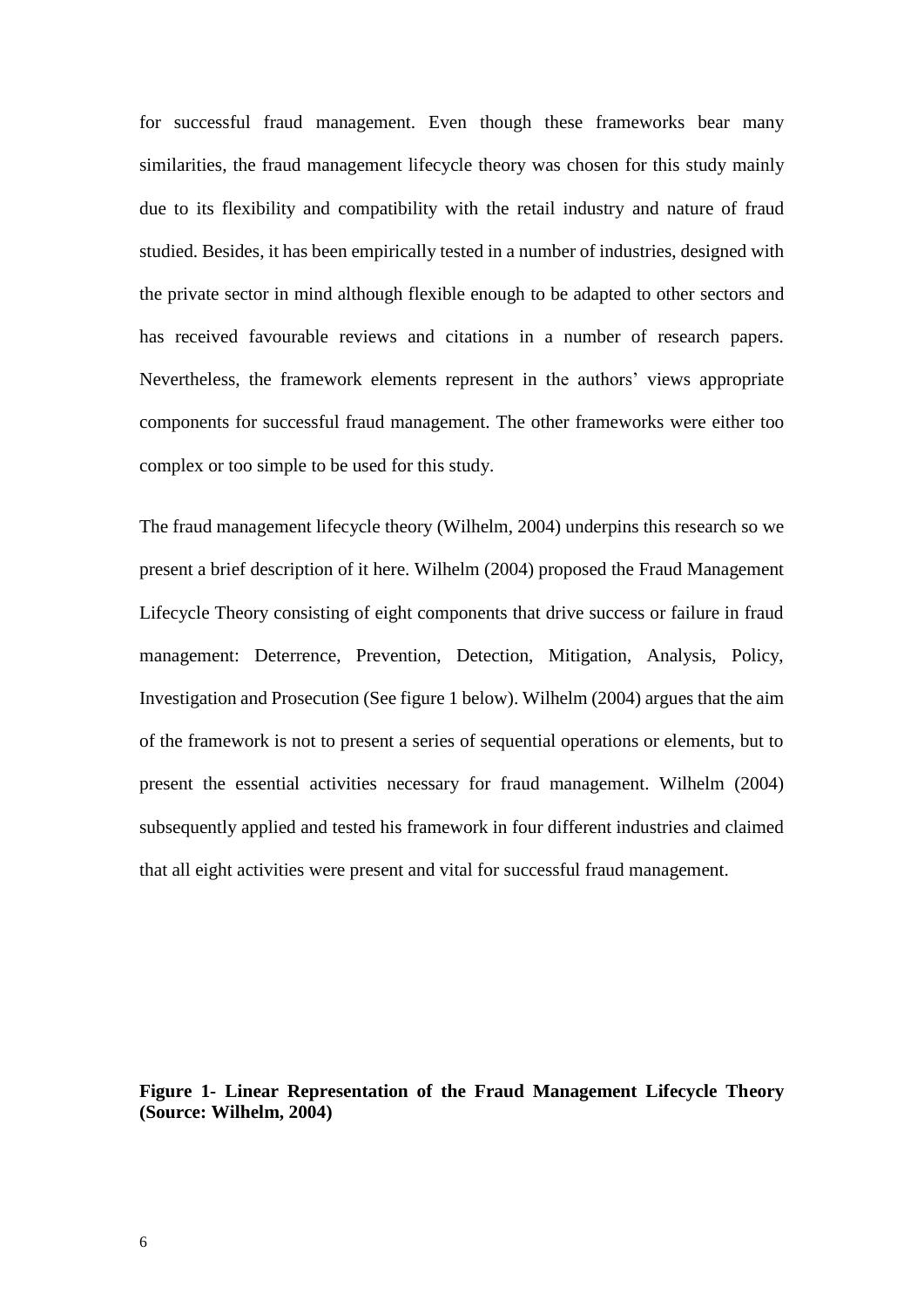|  |  |  | Deter    Prevent    Detect    Mitigate    Analyse    Policy    Investigate    Prosecute |  |
|--|--|--|-----------------------------------------------------------------------------------------|--|
|  |  |  |                                                                                         |  |

Different elements of this framework are briefly explained next: *Deterrence defined by* Wilhelm, (2004, p. 10) as "activities designed through fear of consequences or difficulty of penetration, to turn aside, discourage, or prevent fraudulent activity from being attempted" (Wilhelm, 2004, p. 10). In this sense, activities designed to communicate the consequences or disincentives of misbehaviour have an effect on discouraging offenders or would-be offenders from misbehaviour. Applying *prevention* in the context of fraud, researchers have suggested that a number of activities are essential at this stage, such as knowing the size of the problem, internal and external collaboration, senior management or executive level involvement, training and screening of employees and fraud-proofing new policies. *Detection* is intended to reveal or detect fraudulent activity, often through the use of statistical techniques and algorithms. *Mitigation* activities are those activities that are intended to stop fraud and prevent further losses following detection. *Analysis* is concerned with carrying out a thorough analysis and understanding of successful frauds in order to determine the underlying cause of their success. *Policy* activities are those activities or actions undertaken to evaluate, or develop policies to mitigate fraud risks. *Investigation* is concerned with searching, collecting, and retaining evidence that will enable offender sanctioning, prosecution or redress. *Prosecution* activities are concerned with putting forward a case that will lead to offender punishment. The research approach and findings are discussed next.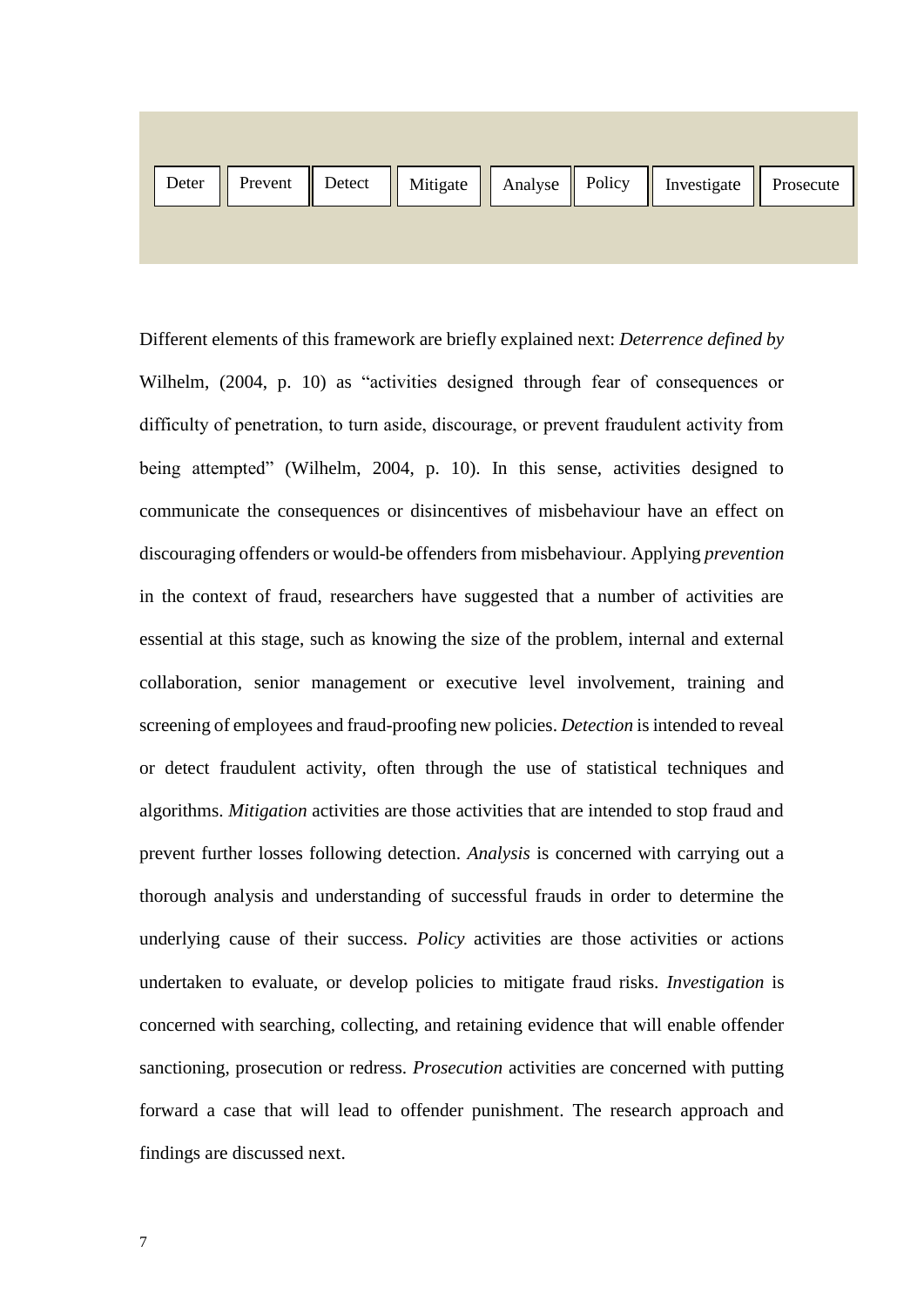## **Research Approach**

We adopted a qualitative case study approach as our research objectives were mainly about understanding how retailers are managing the problem of first party fraud. Focus was on getting a detailed insight rather than surveying an entire industry so our choice of research method was made with the nature of research objectives in mind, which were:

- To understand how retailers were managing first party fraud
- To provide recommendations based on the findings from three case studies and literature review

Using the case study approach, this study investigated the approaches or methods in three selected companies. As these companies are some of the largest and most successful retailers (in terms of sales and revenue) in the UK, it was expected that there would be plans in place for managing first party fraud. The fraud management lifecycle theory (Wilhelm, 2004) was used to organise, discuss and assess the approaches used within the companies.

In order to understand how retailers managed first party fraud an appropriate interpretive research approach is needed. The case studies conducted as part of this study looked specifically at existing management practices employed by the retailers to manage first party fraud. One of the objectives of the study was to compare different cases in order to understand how retailers were managing this fraud.

We adopted a systematic approach to this study. Firstly, interview questions were formulated around the elements of the framework based on findings from the literature review. A pilot study was then conducted on 8 postgraduate students following the steps mentioned by Wengraf (2001). Participants were chosen based on their experience or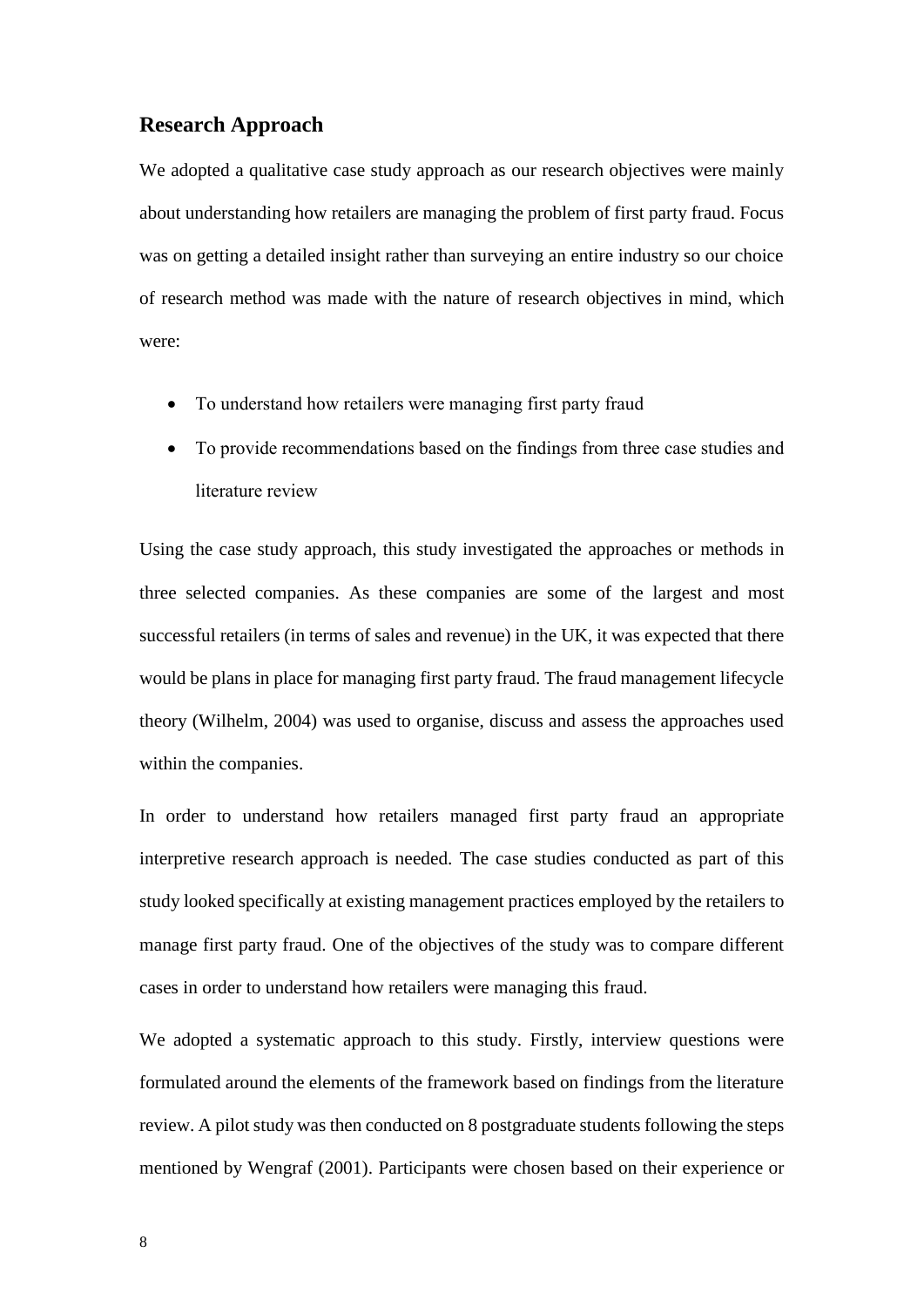knowledge of first party fraud, and asked to look out for a number of things like repeated questions, clarity of questions among others. Comments and feedbacks were subsequently taken into consideration when revising the final interview questions. Once the interview questions were deemed ready for use, semi-structured interviews were carried out with three retailers. To identify the case organisations, about 20 retailers were invited to be part of the study by mail, 3 of which indicated interest in the study. Semi-structured interviews were used as the data collection method. Interviews are one of the most important sources of case study information (Yin, 1994; Yin, 2014). The selection of interviewees for the study was purposive, mainly from individuals involved in managing, detecting or preventing first party fraud. This approach has been adopted in many other similar studies (for example, Brooks et. al., 2009; Bussmann and Werle, 2006). For convenience and to limit travel time for the researcher, three of the interviews were conducted over the phone. A total of 24 interviews were conducted across all three retailers: 13 interviews in the first company, 7 in the second and 4 in the third company. The number of interviews in each case was according to the availability of relevant individuals for the interview. Participating in the study was entirely voluntary and consent was sought with each respondent in advance in line with research ethics. Each interview took between 45 and 90 minutes. All interviews were recorded using digital voice recorder and later transcribed, and a manual approach of coding and analysing the data based on themes from the fraud management framework was adopted.

#### *Description of case organisations*

This section presents a summary of each of the three cases studied and the respondents in each of the companies (see table I below). In keeping with the confidentiality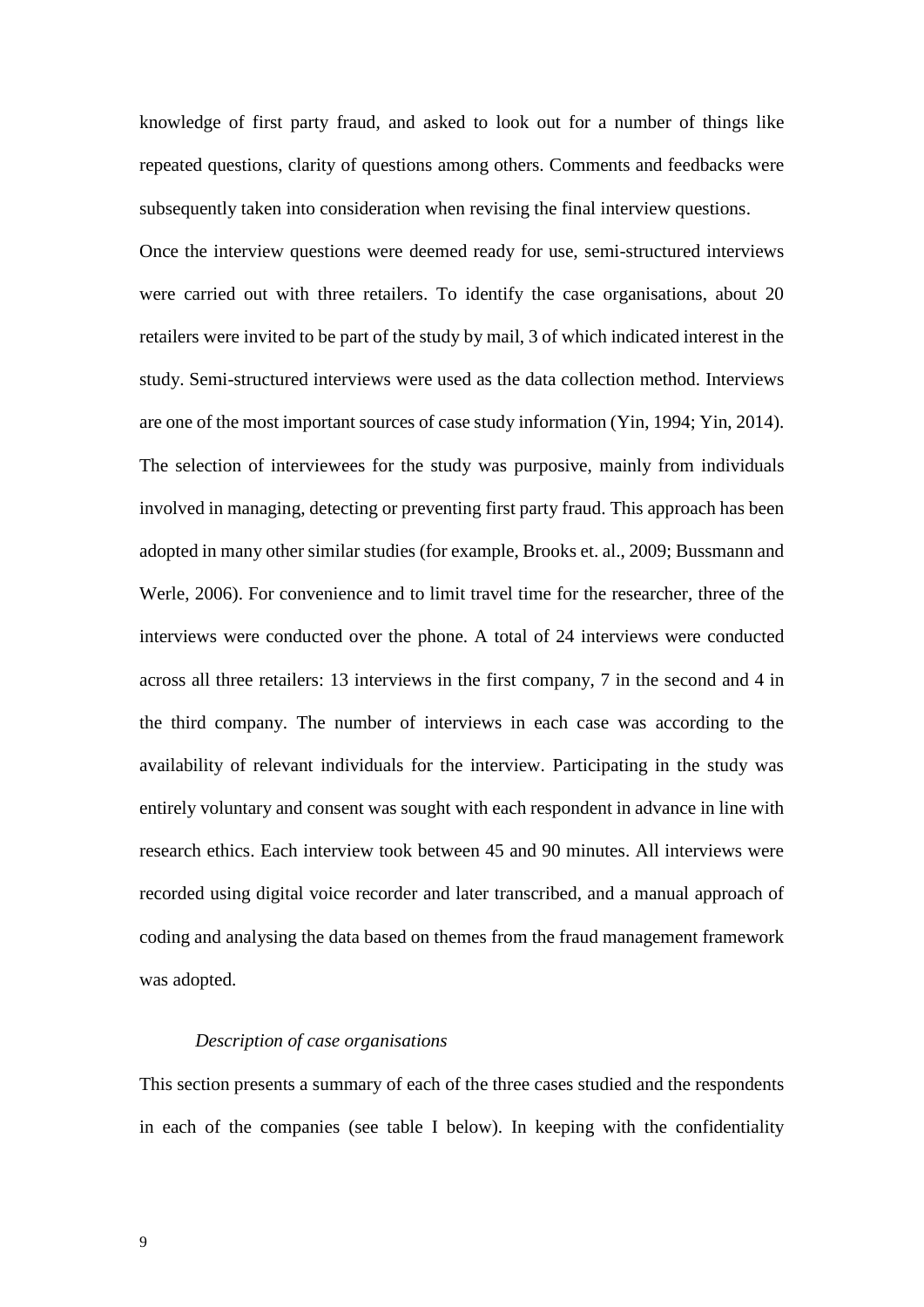agreement, the identities of the companies and respondents have been taken out and are henceforth referred to as Company 1, Company 2, and Company 3.

Table I. Description of respondents at Company 1, 2 and 3

### *Company 1*

Company 1 is a leading multi-brand digital retailer in the UK and Ireland, selling 100s of big name brands as well as its own brand of retail goods. Following the growth of ecommerce, the company repositioned itself as a digital retailer with over 80% of its sales now carried out online.

It is a company that thrives on new ideas with the ambition to reach more people and make their brands accessible. With such ambitious goals, company 1 placed a strong emphasis on increasing sales and customer satisfaction. The study identified issues concerning the organisational goals that impacted first party fraud management, e.g. a focus on sales that was incongruent with appropriate sanctioning of offenders.

### *Company 2*

Company 2 is one of the top supermarket chains in the UK by size, with 100s of stores in the UK. Having built up its store presence well before venturing into online retailing, the company has implemented a range of strategies to deal with store crime. However, following its transition to digital (e-commerce) retailing, new opportunities for customer abuse arose. The company attributes both third party stolen card fraud and fraudulent first party (customer) claims as their biggest online fraud losses.

Like Company 1, Company 2 placed a strong emphasis on customer service that again seemed to be detrimental to its first party fraud management capability, mainly its very generous returns policy which allows return of online orders up to 12 months after purchase which most respondents perceived to be encouraging deshopping.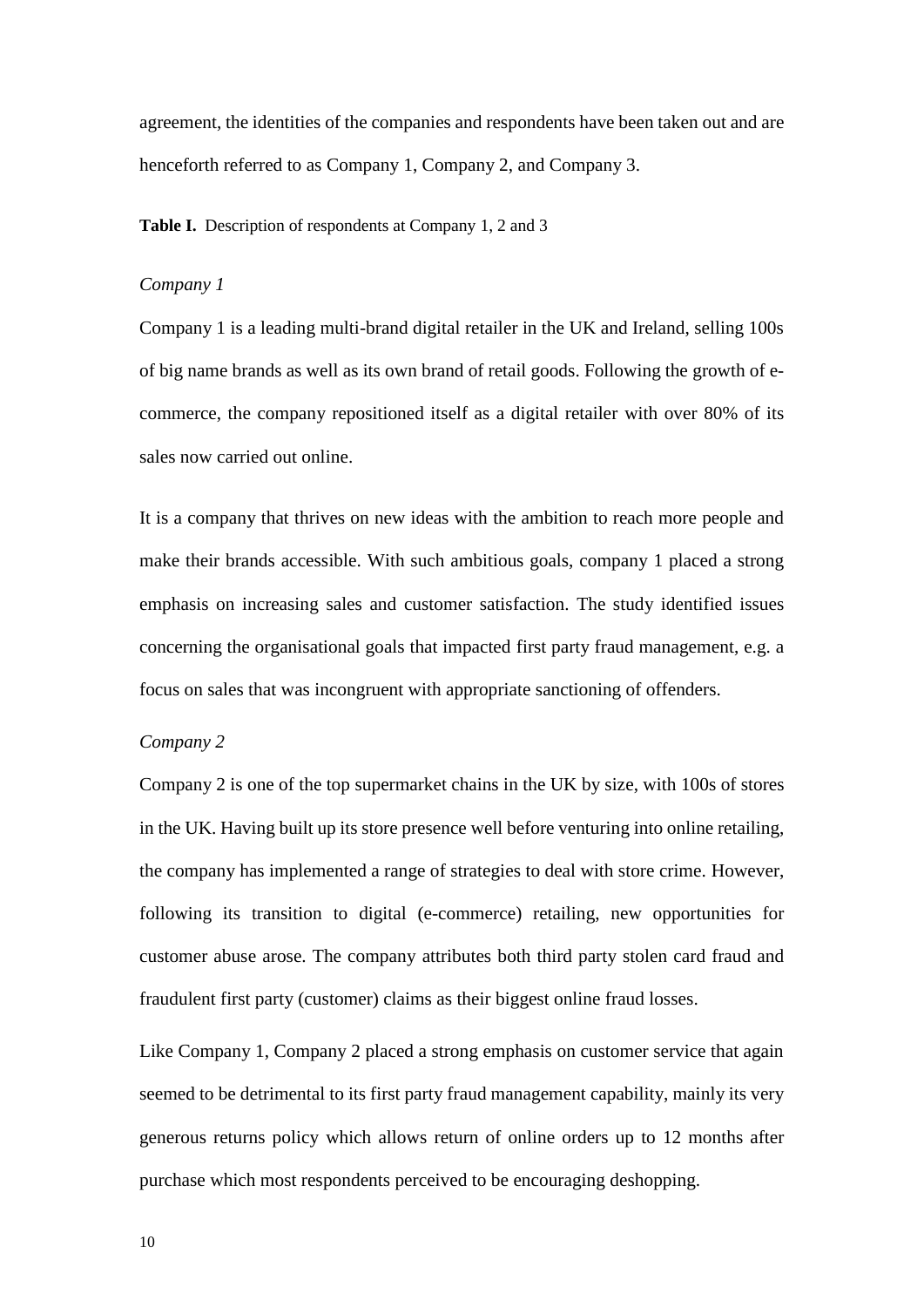### *Company 3*

Company 3 is one of the top 5 supermarket chains in the UK by size, with well over 400 stores in the UK. The company has a robust e-commerce platform, and is one of the fastest growing online fashion retailers in the UK.

Company 3 has a well-established store presence all over the UK with a range of strategies to deal with store crime. However, new opportunities for customer abuse have arisen following the growth of e-commerce. The strength of the company's fraud initiative was that there was a fraud strategy within the business, however first party fraud was largely not considered a serious threat to profitability and so is a small line item in the budget when compared to other crimes.

## **Results and Discussion**

A summary of frauds faced by the participating companies is given in table II. *Deshopping* refers to the return of items (for a refund) after they have been worn. *Refund fraud* occurred when customers denied receiving all or some of the items delivered to them. *Misuse of facility fraud* occurred when customers fraudulently misused credit facilities with the intention that payment will not be made or made in full. *Chargeback fraud* occurred when customers deliberately denied making orders, while *Coupon fraud* occurred when customers knowingly reused one-off vouchers/coupons as a result of system error/fault.

**Table II.** Comparison of first party fraud types across the three retailers (Y= present, N=absent)

#### *Deterrence*

Deterrence is considered an essential first step in the management of fraud (NHS CFSMS, 2009; Wilhelm, 2004). The aim of deterrence is to deter people from engaging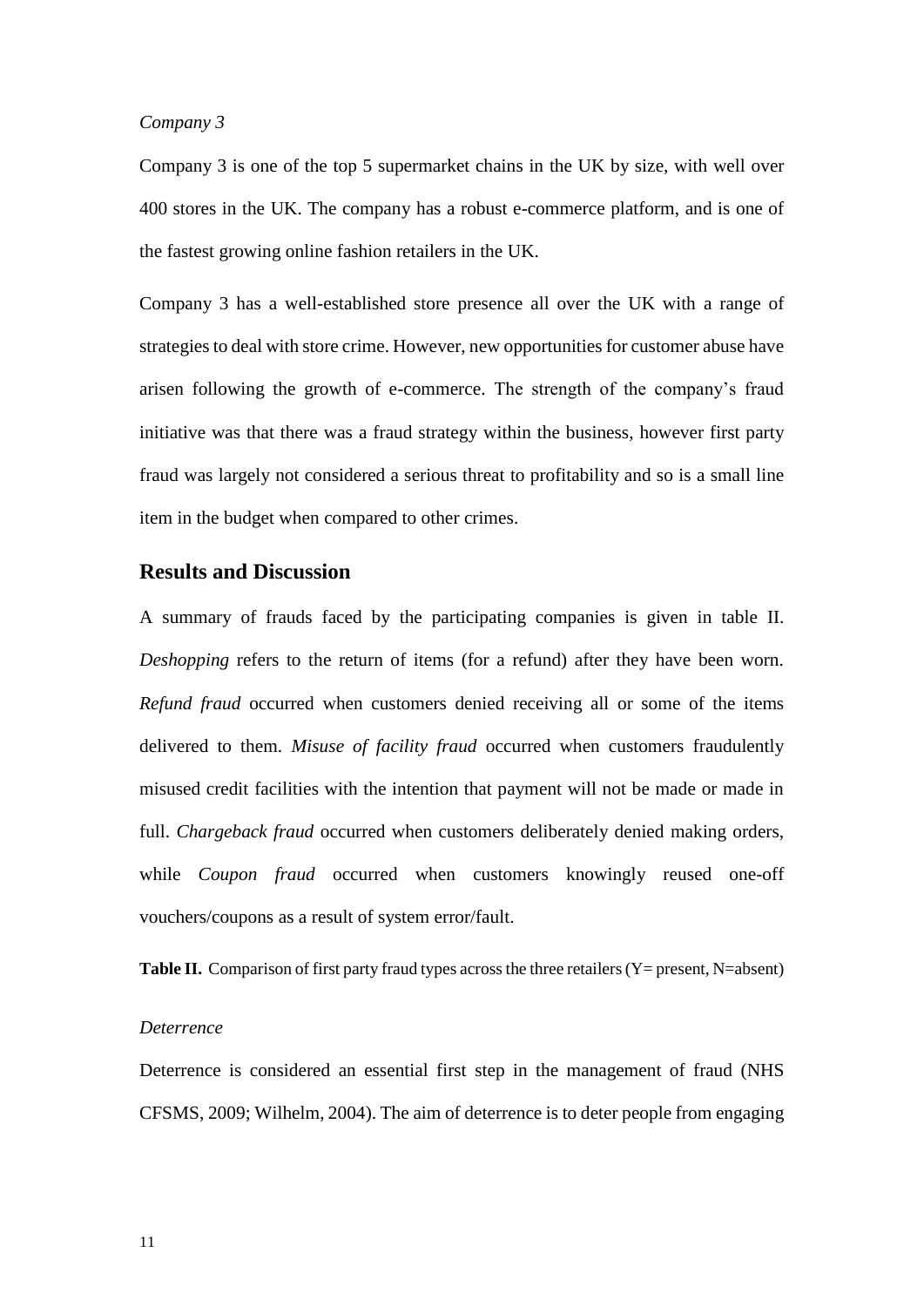in fraud through fear of consequences. This includes raising awareness of the costs and consequences of fraud (Wilhelm, 2004).

Amongst the companies interviewed, the focus was mainly to manage fraudulent behaviour once they arose rather than deterring them pro-actively. None of the retailers pursued any educational/consumer awareness activity to highlight the costs and consequences of engaging in first party fraud. Rather, deterrence resulted from the deterrent contributions provided by the other framework/fraud management activities, as illustrated below:

When you challenge them, some of them will stop claiming for a while…(Company 1)

Following our investigation, we can then challenge the customer and say we have information that shows that you are lying, and that usually scares them off or stops any further contact (Company 2)

Well, if they do it once, we will allow it but if it carries on we know there is a pattern and we take it seriously…we can deny them the claim and that stops some of them from continuing (Company 3)

Retailers believed that customer education and awareness were vital; however, this was not pursued in any of the participating companies. One of the participating retailers suggested that it was not cost effective to engage in any awareness program at least at that moment.

Are we looking to undertake deterrence? No. Because we don't lose much from these frauds… In the bigger scale of things it's not a lot, I mean not in millions yet (Company 2)

Researchers such as King and Dennis (2003), King et al. (2007) and Rosenbaum et al. (2011) highlight the importance of education as a means of changing the motivation of offenders. The findings of the current study whilst reinforcing the extant ones also show that despite the time interval between the reported studies and this current one, retailers are still not pursuing any form of education or consumer awareness as a vital component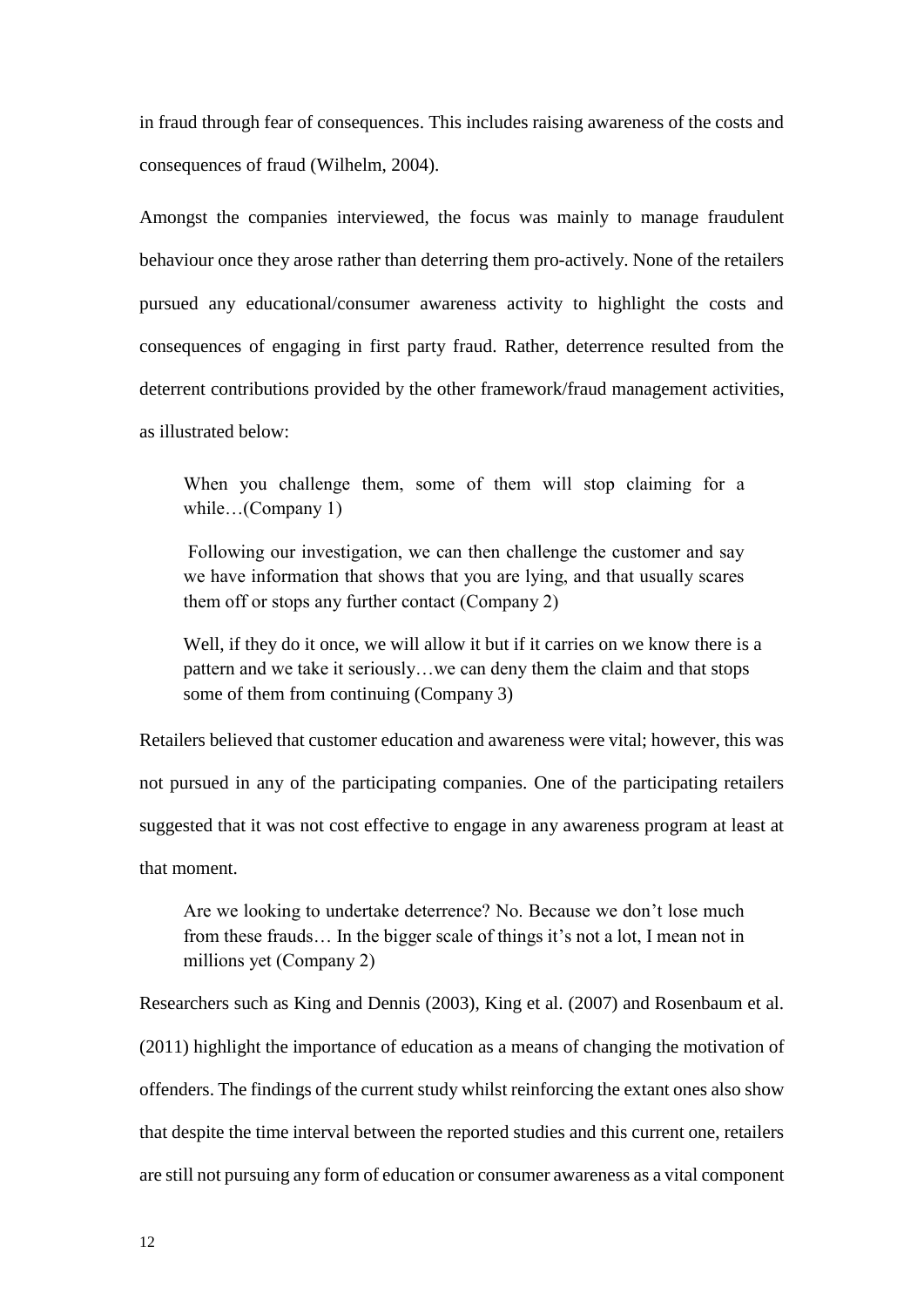of their first party fraud strategy. Therefore, it can be implied from the information that deterrence as a strategy does not feature prominently in the actions undertaken by these retailers in tackling first party fraud.

#### *Prevention*

One of the most common prevention activities referred to in the interviews was staff training. Training employees to be aware of first party fraud red flags is an important step in improving fraud prevention performance. Warehouse staff and call centre staff most often were involved in the management of first party fraud, i.e. detecting deshopping (by properly inspecting returned items) and/or fraudulent claims by customers. However, these jobs were often seen as low-level jobs that attracted little training. The retailers interviewed provided mostly on-the-job training on first party fraud red flags to staff in relevant positions, however responses varied across retailers. Whilst two of the retailers agreed the training provided could be improved, they believed that the training provided was nonetheless helping to reduce their fraud losses. On the other hand, one of the retailers was less confident in the level of training provided to employees in these areas, which limited prevention capability. Knowledge limitations are likely to limit the detection of fraud.

We have examples where customers will order like Microsoft Xbox reward points and have very sophisticatedly opened the cellophane wrapping on the product to get the reward points…and then repackage it back, a sophisticated level of repackaging where it is quite hard to the untrained eye to spot that the packaging has actually been tampered with and has been opened and used…We have trained our warehouse returns staff to the point where they can tell when the product is returned that it has been tampered with (Company 1)

They are so many models of iPad, and if you have got someone in the warehouse that has never had an iPad before and someone's ordered the latest iPad and returned the old iPad in that box and it looks brand new, and they put a seal on it to make it look like the original one, it is very easy to get away with it…All we do is scan the barcodes of the returned item and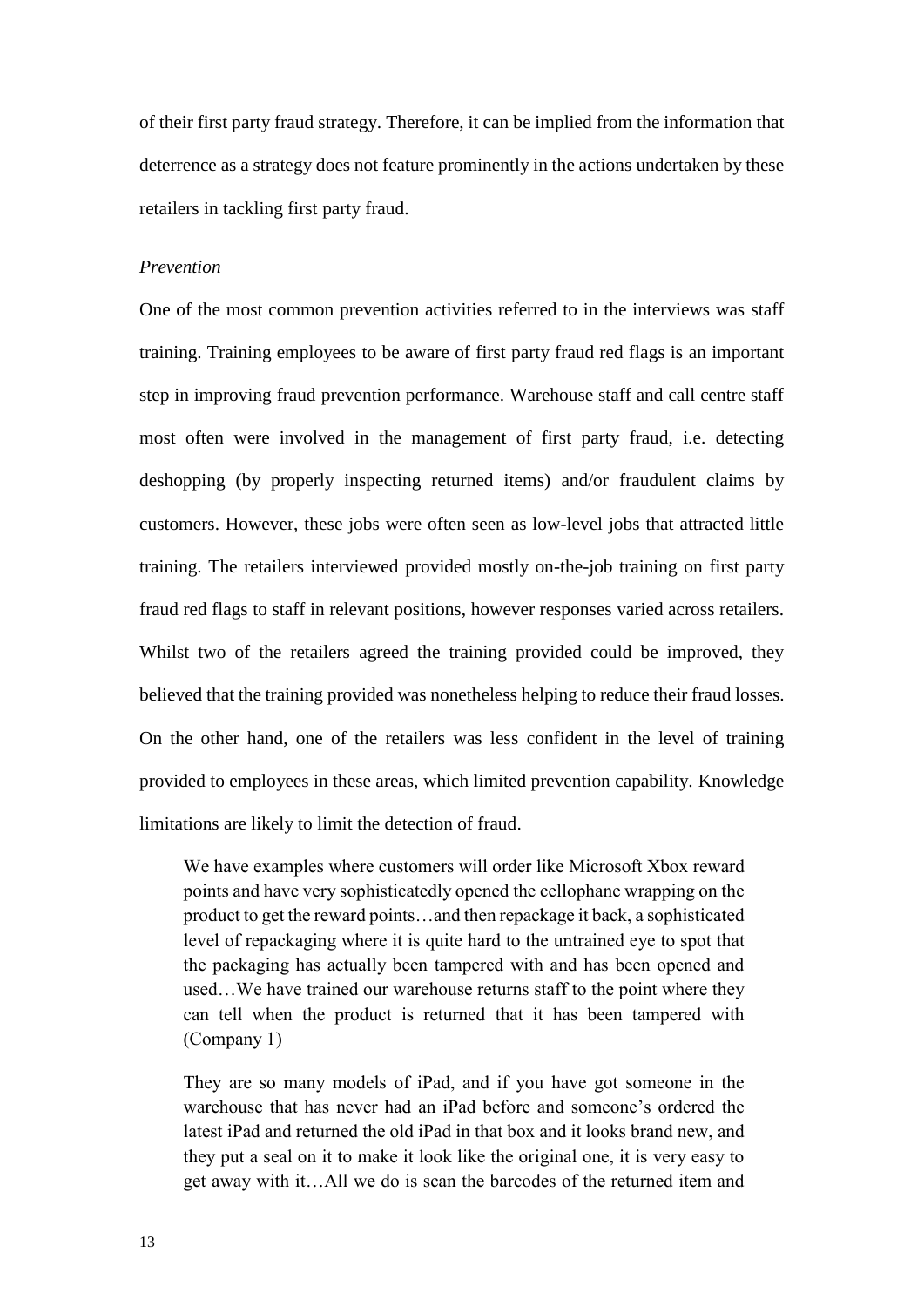check if it is the original item, but some of these customers take the barcodes off of the original model and stick it on the back of their old one, and the guy at the warehouse will scan it and if looks like the original one they just presume it is the item (Company 2)

Formal fraud awareness training was however provided to other more senior management staff, for instance:

There is a workshop that other retailers attend that I attend every couple of months also to discuss current trends, current patterns that people have seen, give other people tips and things like that (Company 2)

The training I have done through the company is a year course in your own time and in the evening and at the end of it you get a qualification in criminal law, so that from the law side is the qualification that I have got, and I have also got a lot of management qualifications (Company 1)

Although senior managers may know how to react to fraud, this is of little benefit if more junior employees (who are tasked with detecting first party fraud) are unable to identify it in the first place because of lack of or inadequate training or understanding.

Internal and external collaboration is also essential in preventing fraud - the more comprehensive the information a retailer can gather about an individual, the easier it is to know when the customer is lying (FSA, 2006; NHS CFSMS, 2009; Wilhelm, 2004). All three retailers believed external collaboration was important in tackling first party fraud, however we found this to be minimal.

We currently share information with other retailers, like modus operandi via emails or phone calls. We do this bi-weekly. We do not share the details of the customers though (Company 2)

We discuss specific jobs…say have you had an issue at this particular address or area or just in general, general chat about what fraud actions they take and what we do (Company 1)

We currently share information with a few retailers like problems with particular addresses but we are currently working with other retailers to have a robust data sharing agreement in place to strengthen our defence (Company 3)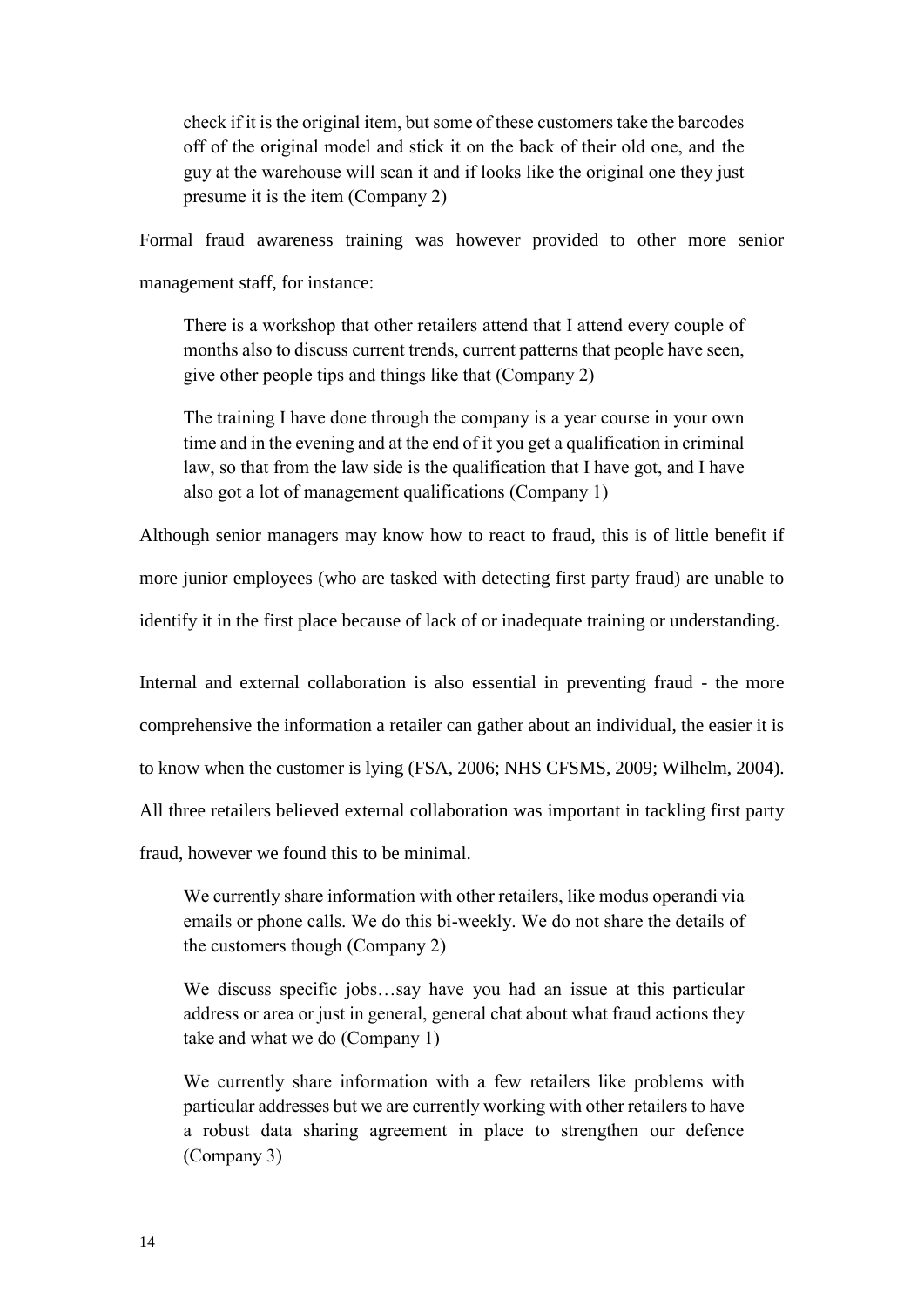One obstacle to effective external collaboration that emerged was that these retailers sometimes saw fraud prevention as offering a competitive advantage, therefore information sharing could jeopardise this edge. During the interviews, some of the retailers spoke of how their superior preventative measures pushed fraud to other retailers. If competitive interests could be put aside, more comprehensive information sharing and collaboration could provide tactical advantage to retailers by providing information about offenders that can help reduce fraud.

Pre-employment screening of employees and/or contractors is also an important preventative strategy (Brooks et al. 2009; Button and Brooks, 2009). The retailers interviewed mostly regarded the job of drivers and warehouse staff as low-level jobs that required very little or no pre-employment checks, even though these employees occupy trusted positions that could expose retailers to abuse. Consumers can take advantage of a retailer's weakness such as staff theft to make fraudulent claims, and so recruiting honest staff is crucial in reducing opportunities for first party fraud, as demonstrated by this respondent.

We have customers now claiming to have received empty boxes on high value items such as iPads and electronic items. This is because we used to have situations where empty boxes were delivered to customers, usually on low value shoes due to thefts at our depots, but never on high value items. Some customers saw the glitch in our system, and now started claiming on high value items like iPads (Company 1)

Reference checks were mostly sought and little else, and even sometimes these checks were not sought. For company 2, reference checks and/or background checks were sought for staff in these areas while company 1 carried out only reference checks. Only company 3 claimed to carry out background checks on all employees. However, respondents suggested that these checks were not always carried out.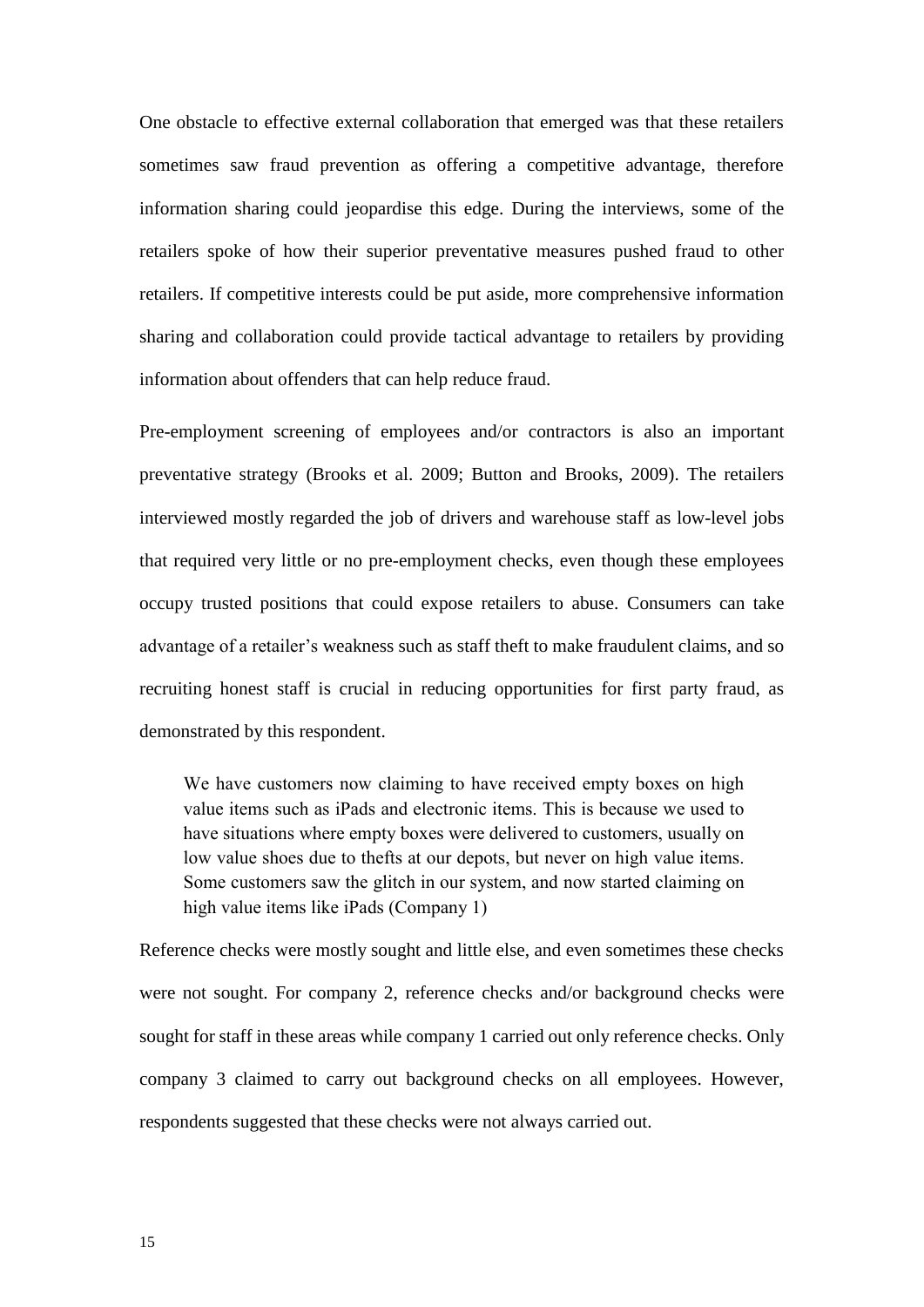We are meant to carry out these checks, but we have so many colleagues and some get through without checks (Company 2)

These drivers don't get CRB checked because it costs too much, the business doesn't consider it and it's wrong (Company 1)

More worrying is the fact that screening for agency staff was left to be the responsibility

of the agency/agencies.

We don't know if they do any checks on the drivers, we sign the contract and we expect them to adhere to it (Company 2)

The security checks carried out on these drivers could definitely be a lot better. Sometimes on the run up to peak times, sometimes their backs are against the wall really, they have got to find all these drivers to get all these parcels out to the customer. So, I think during those peak times that the checks are not as thorough (Company 1)

Finally, the retailers interviewed employed the use of technology as well as working with delivery companies to improve delivery accuracy in order to prevent fraudulent customer claims. Some of the solutions employed include monitoring customer claims and returns using database, automated transaction risk scoring to flag up orders for manual review, delivery van tracking and end-to-end tracking of parcels, CCTV in depots and warehouses (to stop theft and reduce opportunities for fraudulent customer claims, use of collection stores as collection points, and weighing high value items prior to dispatch to reduce the opportunity for fraudulent empty box claims.

## *Detection*

For the purpose of this study, detection activities are those intended to identify fraud during and subsequent to the completion of the fraudulent activity. Early detection and mitigation helps reduce the impact of fraud on a company (NHS CFSMS, 2009; Wilhelm, 2004).

In the wider fraud arena, detection is often done using automated statistical techniques and algorithms, however we found that the detection of first party fraud was not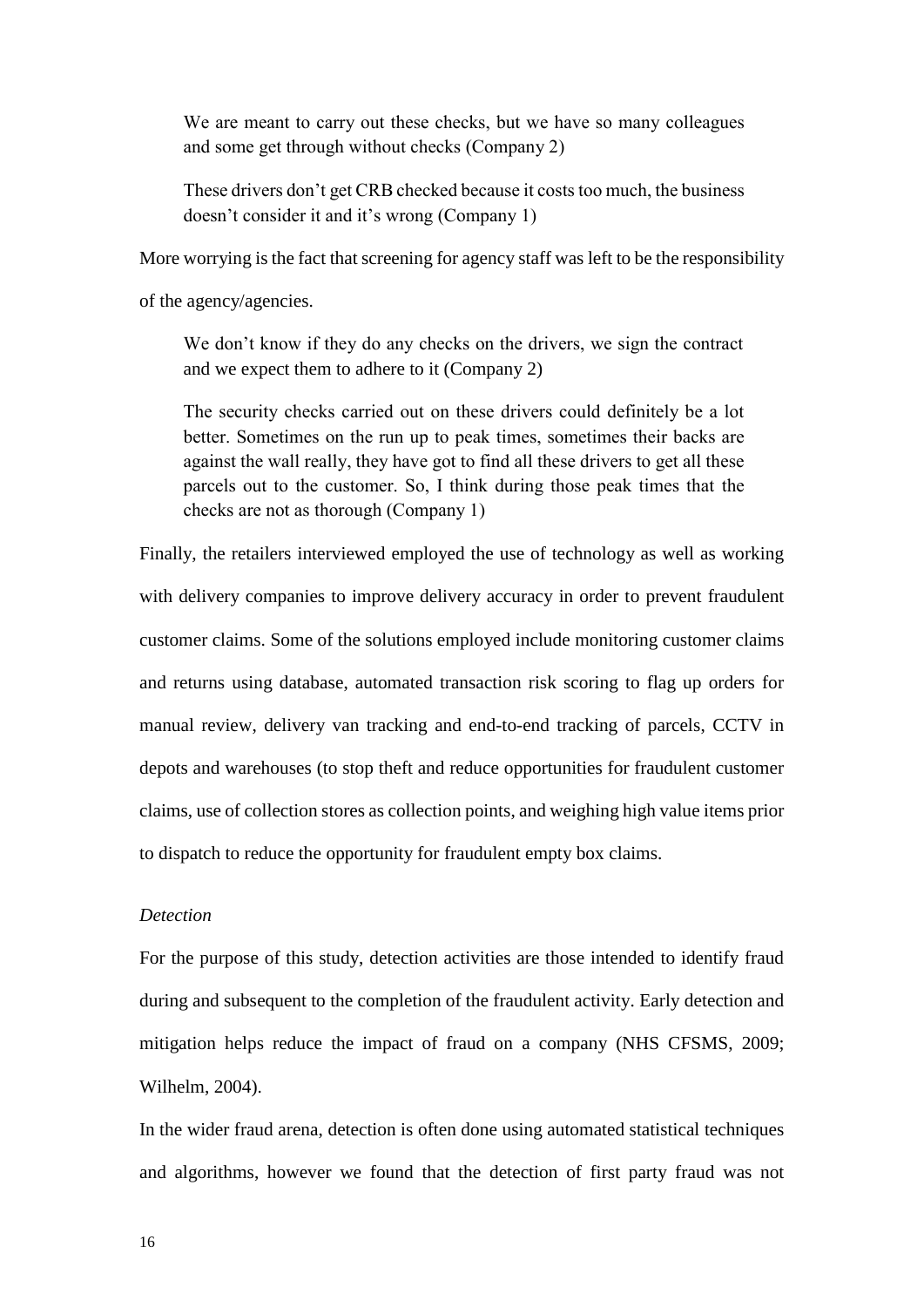completely automated and sometimes involved manual detection methods. This meant that detection and mitigation activities were often performed within the same function and team. These activities are further reported in the next stage of the fraud framework.

All retailers emphasised the importance of training front-line staff in detecting first party fraud. For example, respondents claimed that deshopping was managed in this way by having warehouse staff inspect returned items visually and sometimes through smell.

Respondents also claimed that credit applications were credit-scored to minimise losses, and that those applications not meeting set thresholds were either automatically rejected or flagged up for manual review.

The way the retailers' detected fraudulent first party claims varied considerably. Company 1 had a dedicated and specialist first party fraud team within their customer care team that detected and mitigated first party fraud claims, while other fraud cases were handled by their more generalist fraud team. On the other hand, the more generalist fraud teams in Companies 2 & 3 were tasked with the detection and mitigation of all fraud cases including first party fraud claims. However, we found that identity fraud and internal staff fraud investigations were often the priority for these more generalist fraud teams.

When first party fraud was suspected in some cases, without substantial evidence of the behaviour customers may deny their behaviour leaving the retailer in a vulnerable position. For instance:

I had this customer that had bought a coat from us and returned it after some days, and it was clearly worn. When we checked the pocket, we found Tesco receipt in the coat with the buckle broken, so we returned it back to the customer, but the customer contacted us and then claimed the buckle was faulty when it was delivered. In the end, we had to refund her (Company 1)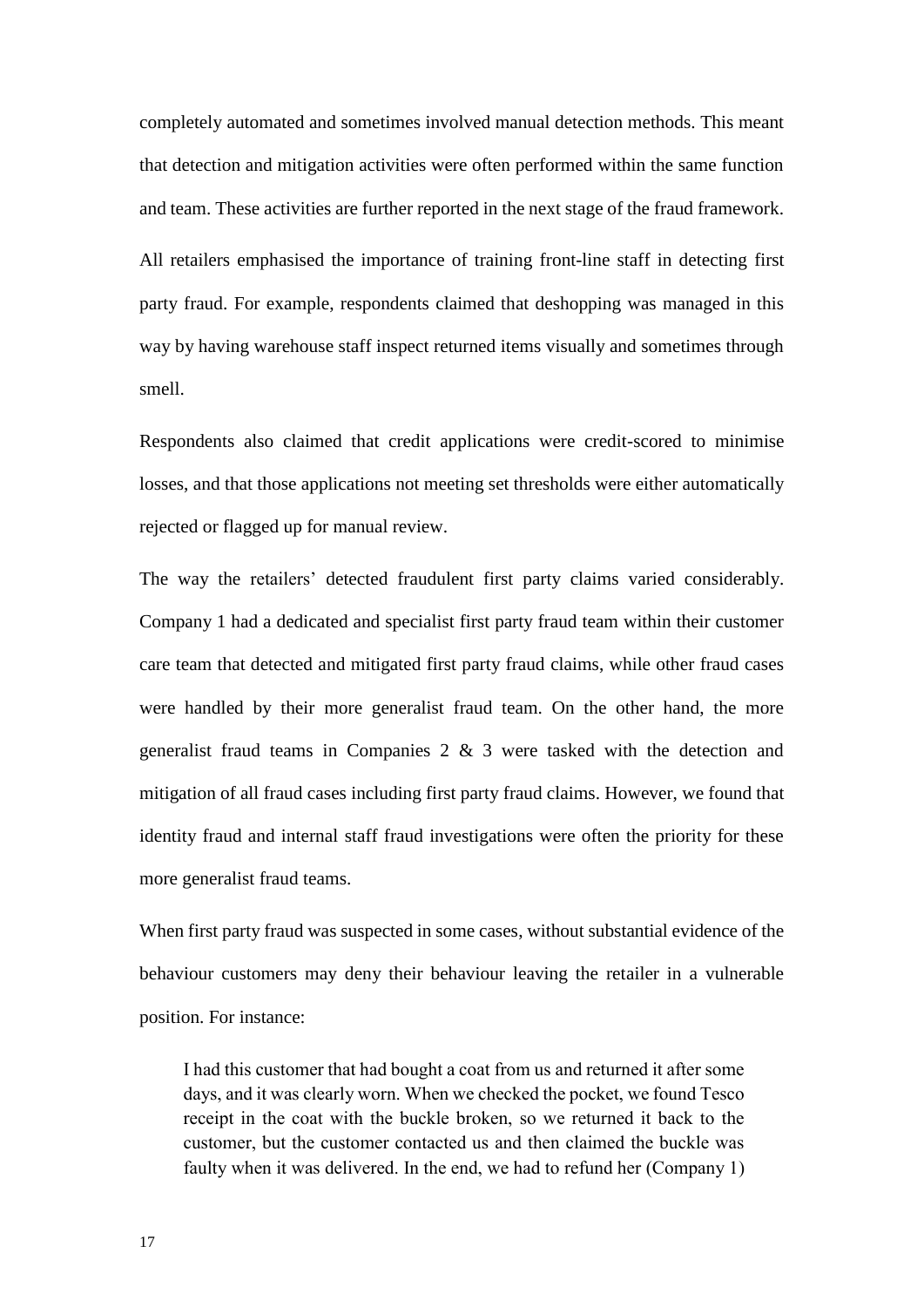If we haven't got enough evidence we set them up; if we know someone is not good we will try and keep it to ourselves and let them carry on doing it and we catch them out (Company 2)

We are now technologically in a place where we can prove to a customer that we have delivered the parcel or to at least have enough proof to challenge the customer if they are claiming the parcel has not been received. We believe that we have stopped the level of exploitation that we were having because if you have no signature and you have no GPS codes and you have little information available, it is hard to challenge a customer if they are claiming that the goods have not been received. So what we were finding was that we were in a position where we inevitably had to credit the customer and give the customer the benefit of the doubt (Company 1)

There are lots of times when parcels get lost in transit and we do redeliver or refund the customer if we can't prove that it was delivered but that's why we use DPD for those higher ticket items because the risks are a lot higher with the higher items (Company 2)

## *Mitigation*

Mitigation activities begin once a reasonable suspicion of fraudulent activity is detected. Mitigation focuses on actions that are intended to reduce the extent of fraud losses and to stop fraudulent activity from continuing (Wilhelm, 2004).

Retailers mitigated losses from deshopping by training warehouse staff to detect and reject worn, used or wrong returns. However, the extent to which they pursued this strategy differed between retailers, with some retailers adopting a more lenient position compared to others. Some of the respondents in company 2 blamed their very lenient returns policy, which in their opinion was encouraging deshopping. These respondents further suggested that they sold off a lot of the returned stock (which could have been detected and mitigated) to other retailers to re-coup some of their losses:

Last year, we used to job off around £8000 worth of stock a week…Yes, so we are recuperating a lot of that back from selling it on so that is where we mitigate the losses in terms of getting it back because we can't put them back to stock (Company 2)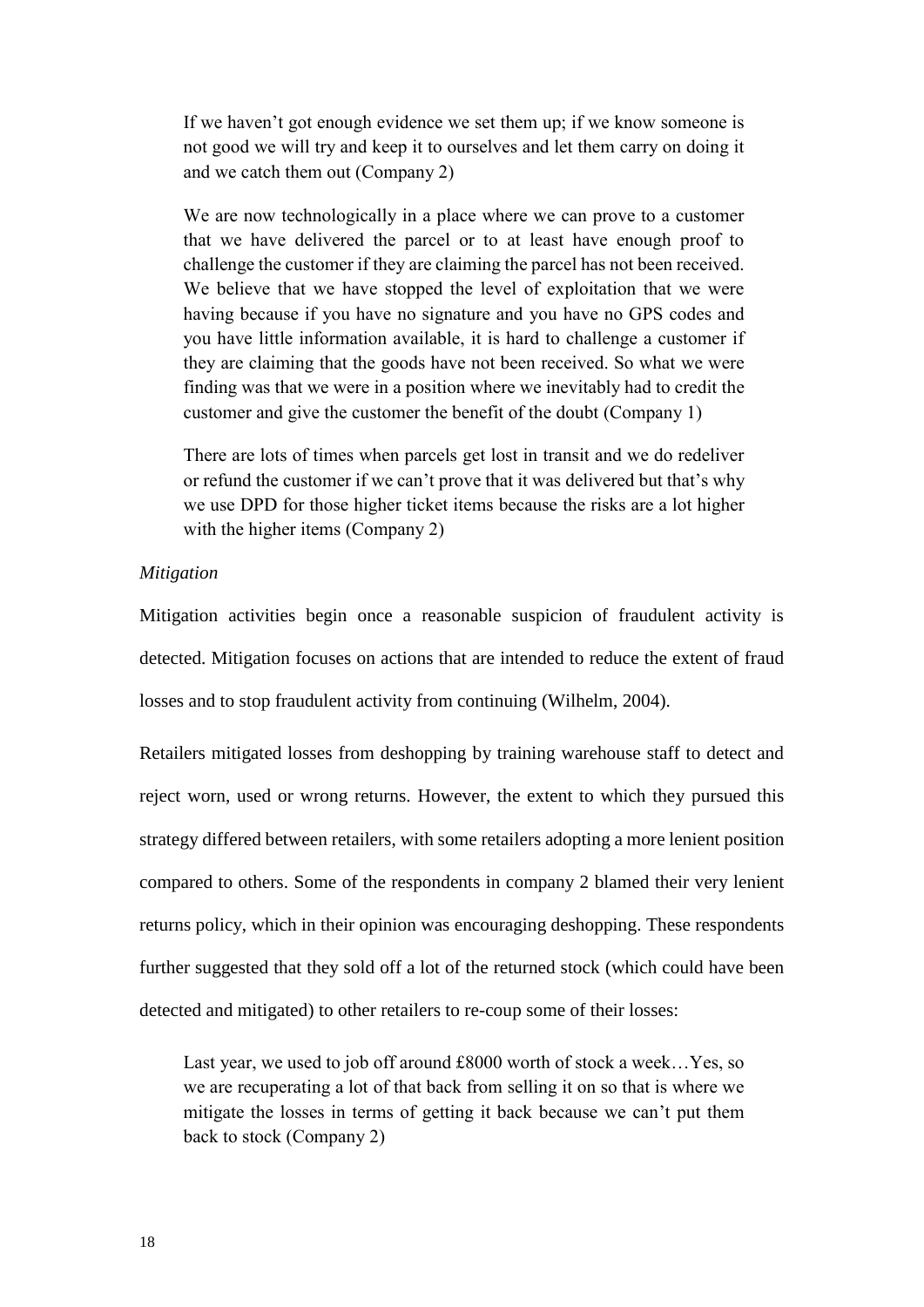With regards to fraudulent refund claims, retailers often relied on the offender's prior history as a predictor of future behaviour. The retailers who referenced an individual's prior history had robust systems for collating information on past behaviour. Information gained from an individual's prior history was used to determine future behaviour. Respondents assert that there is a strong relationship between an offender's profile and a combination of their past behaviour and attitude.

I had this customer who was claiming one of the items in her parcel was missing - a camera worth £579 which was in a parcel with another item of £48. She had already said to me that she opened the parcel herself and it wasn't damaged in anyway. She was adamant that the item wasn't there. So I challenged her- told her I was going to investigate it...She called back two days later and said she had found the camera…She has only just been a customer with us just under a year and she has already had £225 off us with a previous claim two months ago and she was trying to get £579 off us there … if they have been successful the first time around they try it again (Company 1)

The workings of the specialist first party fraud team in Company 1 offer useful insight into how to improve first party fraud detection and mitigation methods. This company uses similar techniques to those used in the insurance industry, such as cognitive interviewing and voice-stress analysis. A dedicated team of customer service advisers were trained on these techniques in order to detect and mitigate customer fraud. Usually open questions are asked and investigators look at behavioural cues such as signs of nervousness, stammering and contradictory statements, to determine if the customer is lying. The retailer claimed that this approach helped it significantly reduce its losses from first party fraud.

You find that the person who is dishonest is the one who becomes more aggressive and shouts loudest…sometimes you hear them stammer…and they argue with you, trying to throw you off…

If they lie, they say one story in the first call and the next time it's completely different, and I think then why did you say that the first time (Company 1)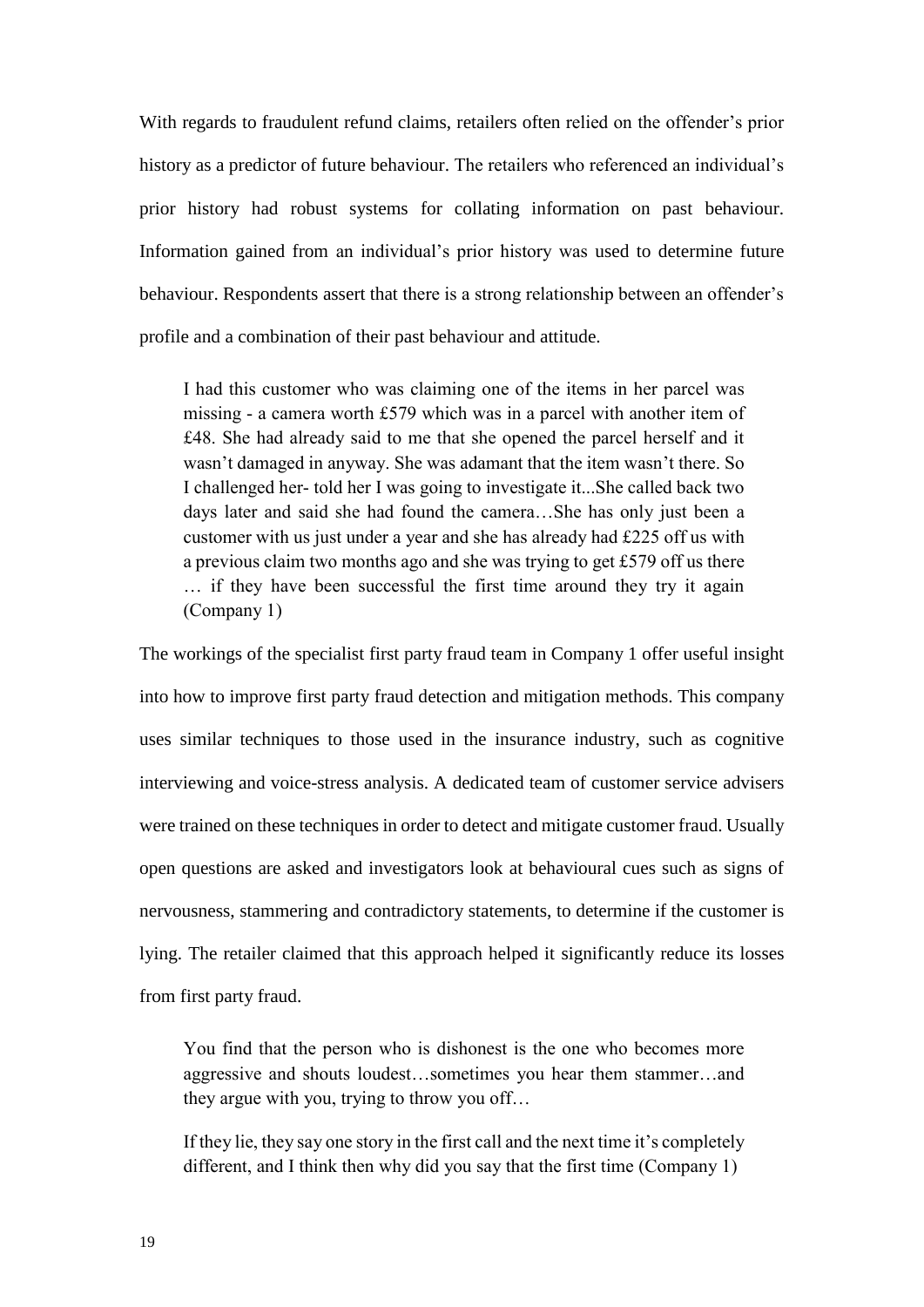However, we found that due to escalating caseloads, investigators prioritised cases for investigation usually based on a combination of experience/judgement, customers' claims history and monetary value, which limited the retailer's overall fraud performance.

Some of the respondents also reported that internal collaboration between their fraud teams and other departments when fraud was suspected or proven was important in mitigating fraud losses:

"If we had any customer that has had a lot of claims on their account, we would inform our warehouse so that deliveries can be made with sufficient evidence…we can take pictures of the parcels before delivering and require signature on delivery..." (Company 1)

"I had this customer who had several accounts with us and had made multiple claims on the accounts, the last claim was gold jewellery which she claimed she didn't receive, about £5000. I got senior managers involved and the customer was visited. I recommended shutting the account because of the many high value claims as it was becoming uneconomical…" (Company 1)

However, we found that there were often no formal channels of communication between the fraud teams and sales/order and warehouse teams. Consequently, it was not unusual for orders to be accepted and delivered to individuals with high claims histories in such a manner that sufficient evidence was not gathered prior to dispatch, thereby exposing retailers to further abuse.

This was often due to in part to the manner in which the fraud teams informed the sales teams and warehouse staff of suspicious accounts. This was usually done through internal correspondence or contact.

Consequently, we believe there is potential for the use of rule-based detection algorithms or behavioural models to improve detection and mitigation capability and provide more benefit to retailers. In addition, better integration between teams,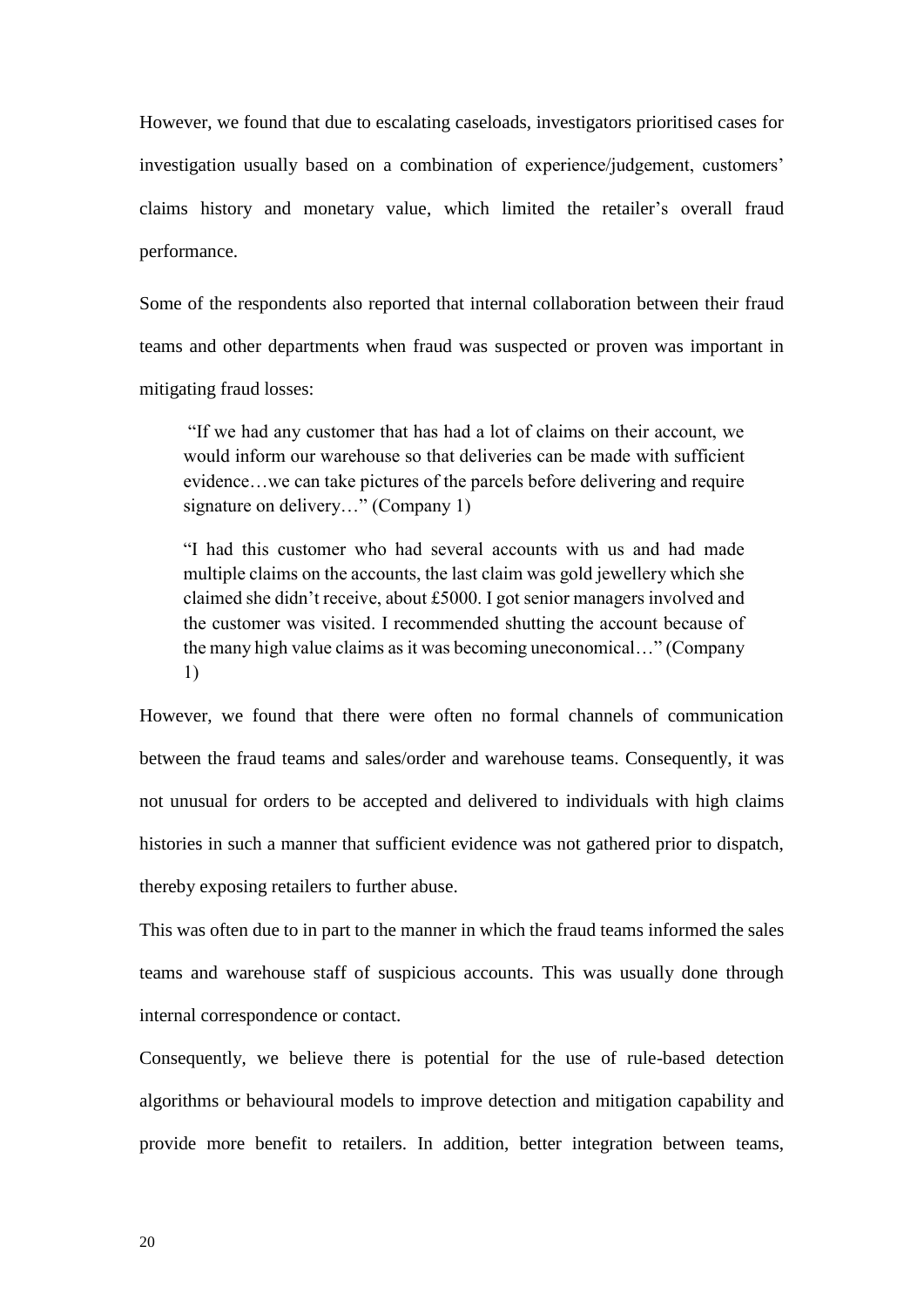especially the analysis, mitigation and investigation functions can provide statistical recommendations on case prioritisations.

#### *Investigation*

Investigation is a vital component of an anti-fraud strategy (Furlan and Bajec, 2008; Wilhelm, 2004). Retailers 1 & 2 confirmed that investigations were effective based on the outcomes, i.e. successful outcomes where customers owned up when confronted. However, potential savings made could not be confirmed. Company 1 cited instances where customer investigations have uncovered the possibility of fraud and the customers owned up to their fraudulent intent.

We had this customer that was constantly claiming not to have received ordered items. A member of our field team visited the customer with the police and we found a stockpile of products in the customer's home over £40,000 worth, some belonging to other retailers, and we notified these retailers (Company 2)

We have had cases where customers apologised and said they didn't realise that anyone would follow-up (Company 1)

In these cases, the losses were mitigated. The way investigations were conducted varied between retailers. For example, in company 1, suspected fraudulent claims were dealt with using the experience of specially trained customer service advisers, who investigate and challenge customer claims. This approach places claims investigations with those at the front end - those closest to the customers - who were in a better position to assess and investigate the cases as efficiently as possible. These advisers received more specialist first party fraud training (compared to the rest of the customer service advisers) including the behavioural aspects of fraud. This approach was considered to yield positive results in some cases, as some customers would own up and admit that they received the parcels they were previously claiming not to have received. On the other hand, the fraud teams in Companies 2 & 3 carried out all fraud investigations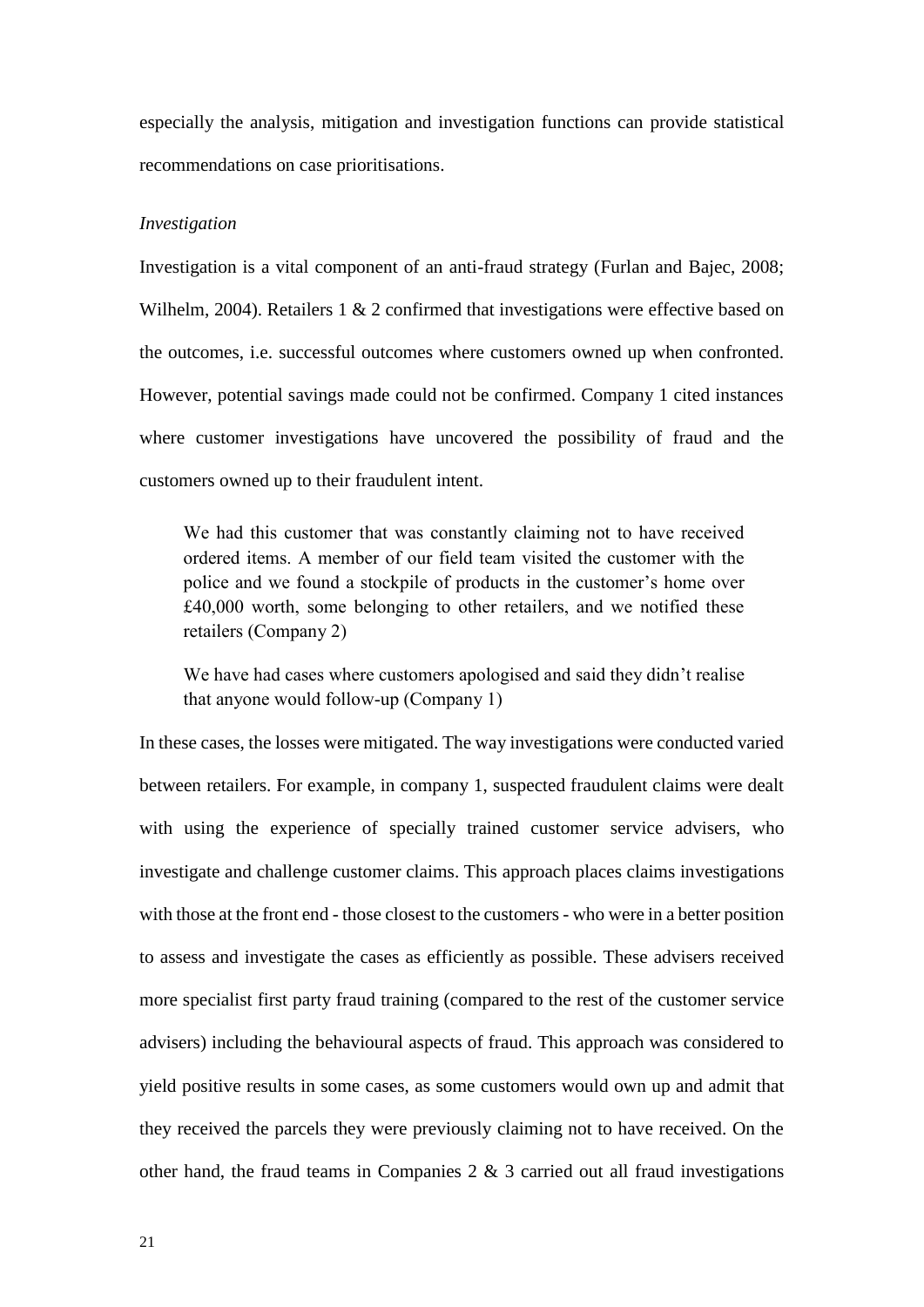including first party fraud investigations. We found that first party fraud investigations were often the priority for these central fraud investigation teams.

With investigations, the participating companies sought further information, either from the customer or building up clear evidence of intent. For companies  $1 \& 2$  this involved having more senior loss-prevention managers visiting customers' locations, sometimes accompanied by police, to query offenders (mostly serial offenders). As part of their investigations, all three retailers also monitored serial offenders' order activity by picking and delivering their parcels in a manner that required capturing and maintaining evidence, for example, taking pictures of parcels prior to delivery and accompanying drivers during delivery.

## *Analysis*

The importance of regular fraud risk assessment, monitoring and analytics in the management of fraud has been highlighted in the literature (Furlan and Bajec, 2008; Wilhelm, 2004; Gee, 2009). Fraud was generally monitored and reported to fraud managers or loss prevention managers at all three retailers we studied. However, of the three retailers only company 1 claimed to have an estimate of its first party fraud losses. In addition, whereas risk analysis was carried out at all three retailers following any major first party fraud incident, company 1 carried out detailed monthly first party fraud risk analysis overseen by a working group. This working group led by senior risk managers and including representatives from the main business units and support areas, meet on a monthly basis to assess their first party fraud losses including the value, root cause, prevention controls in place. This group also appraises the effect of their fraud strategy on their overall objective of reducing first party fraud losses and uses the insights gained from their fraud analysis to implement new policies or update existing ones. It emerged that the fraud strategy adopted by this retailer had resulted in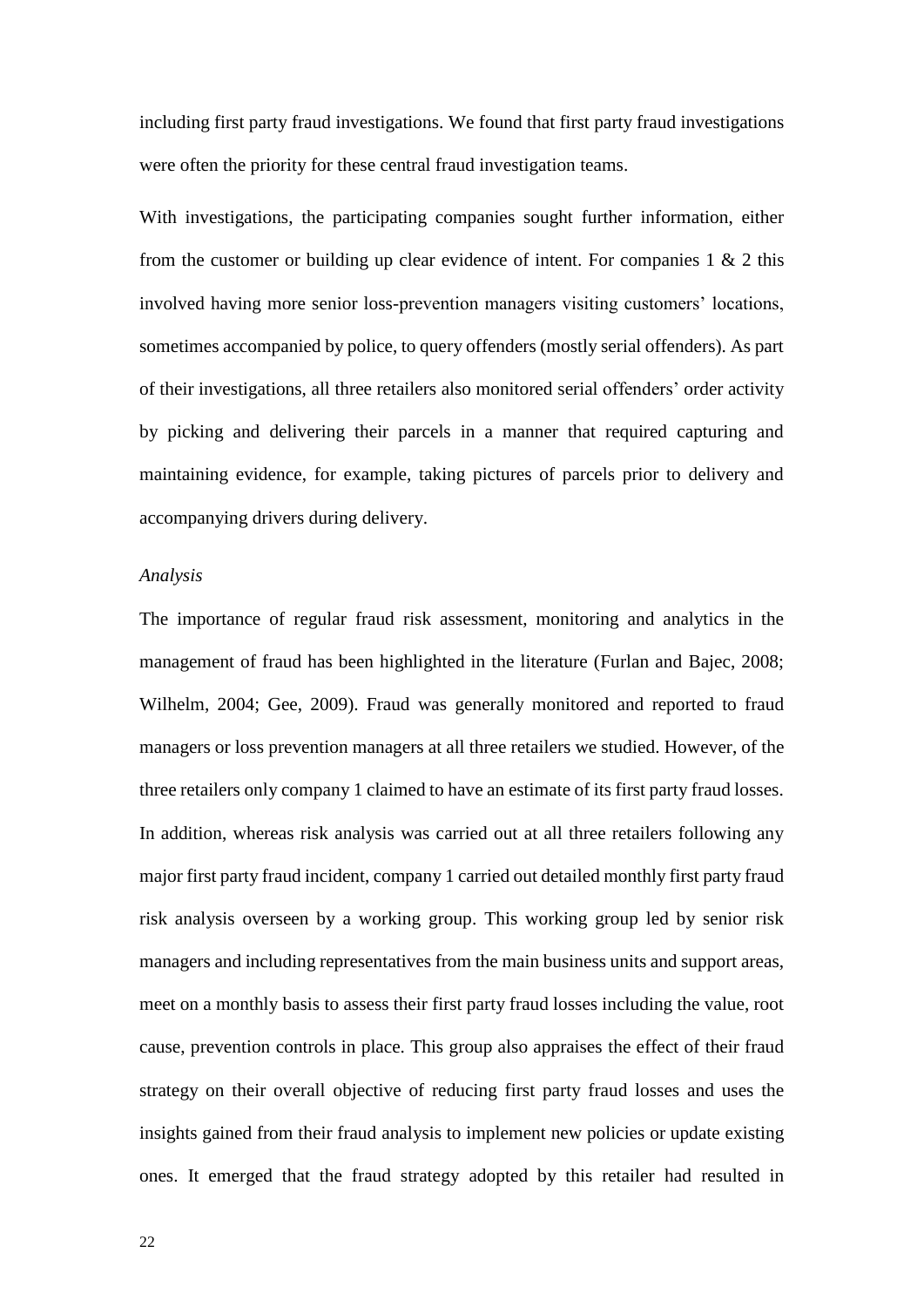significant first party fraud loss reduction, up to 40% reduction, in a single financial year.

We have a steering committee that meet monthly...we produce a monthly financial information pack of where our first party fraud claims have occurred and broken down by the cause, which carrier is responsible, which area of the business is being accountable for the claim. We will then use the information to focus on where we have our worst defences and challenge those areas of the business to carry out further investigation and report back. (Company 1)

Every investigation we do has a case report, and every case report has a correction of errors. We carry out the corrections that mitigate the actions in the future. It's about learning from our previous cases (Company 2)

Fraud-risk identification and control also featured in the review process for new products and delivery channel for all three retailers. For example, for company 1, prior to the introduction of collection points in convenience stores, trials were done to make sure the channel did not introduce more frauds. All three retailers acknowledged the importance of good analytics in the prevention of all frauds.

#### *Policy*

Policy activities focus on the creation, evaluation and communication of fraud policies to reduce the incidence of fraud. Policy activities usually take advantage of the knowledge gained from the other framework activities, and are usually undertaken by very senior managers in an organisation (Wilhelm, 2004).

We identified attempts by some of the retailers to mitigate first party fraud by revising some of their policies or even adopting new initiatives to minimise fraud losses. For example:

We have customers now claiming to have received empty boxes on high value items such as iPads and electronic items. This is because we used to have situations where empty boxes were delivered to customers, usually on low value shoes due to thefts at our depots, but never on high value items. Some customers saw the glitch in our system, and now started claiming on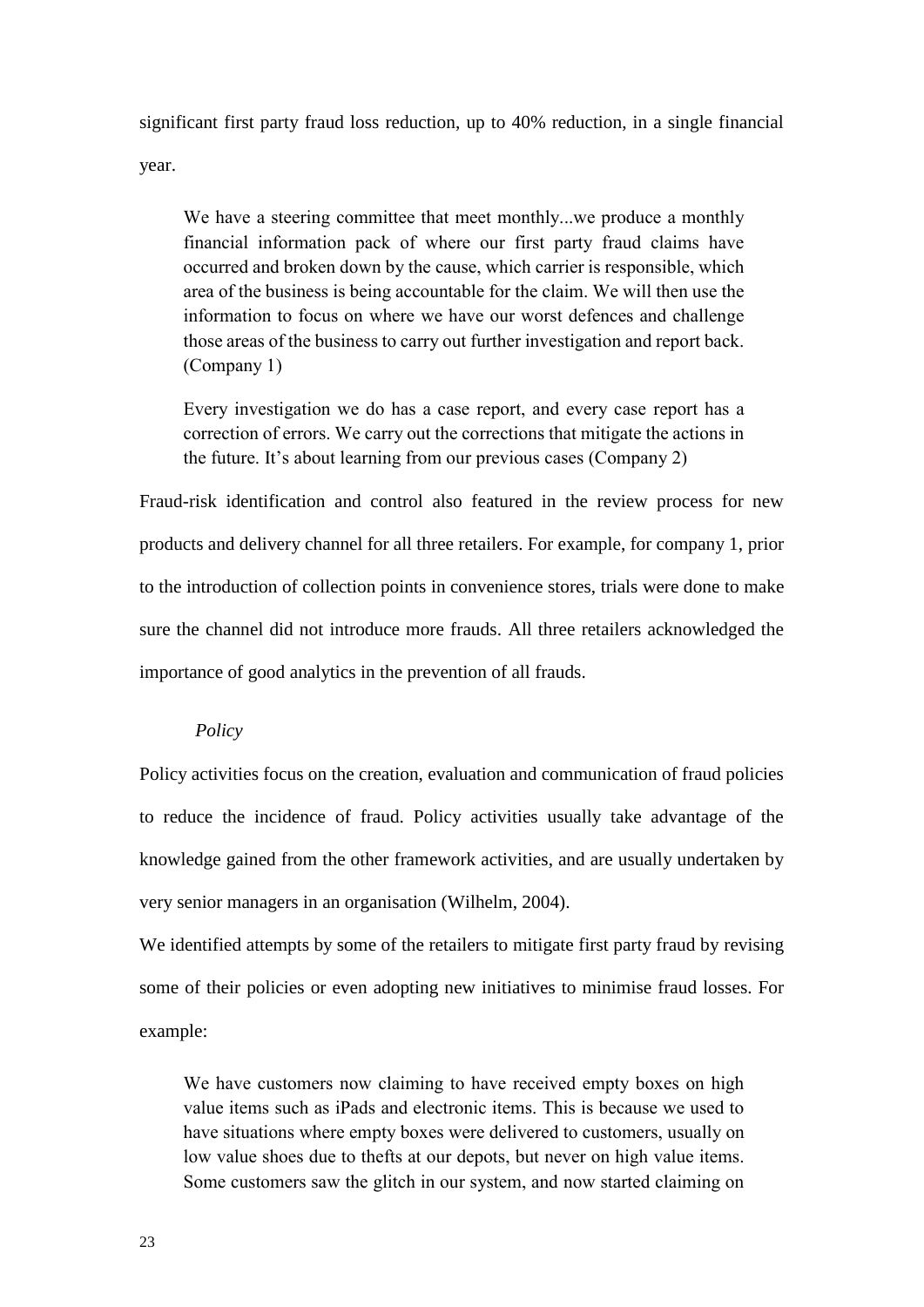high value items like iPads...We used to just credit their accounts, but as this grew we had to step up security around those high value items (Company 1)

…That's why we now use DPD for those higher ticket items because the risks are a lot higher with the higher items (Company 2)

Respondents indicated that following increasing losses from first party fraud, their companies would no longer accept returns without the tags or labels in place or if it showed any sign of use. Retailers also mentioned the adoption of new policy initiatives such as the use of collection points in convenience stores to improve customer experience and reduce fraudulent refund claims and adoption of end-to-end tracking of high value items to minimise refund fraud losses.

### *Prosecution*

Prosecution is defined as the process of conducting legal proceedings against an offender for crime or breach of the law, with the aim of deterrence, restitution or recovery of losses (Wilhelm, 2004; NHS CFSMS, 2009).

During the course of the research we found that prosecution was rarely pursued by any of the three participating retailers. Some of the respondents indicated that the external environment influenced their ability to undertake some activities in the fraud management lifecycle, particularly prosecution. Retailers reported experiencing mixed responses from the police when reporting fraud. The response received depended on a lot of factors such as the amount, the individual police force's ability to investigate, police knowledge of the type of fraud (third party identity fraud was thought to be more familiar to the police and easier to prove than first party fraud) and whether the company could prepare the case or referral to the police in a way that was acceptable or police-friendly. At times, respondents expressed lack of confidence in the service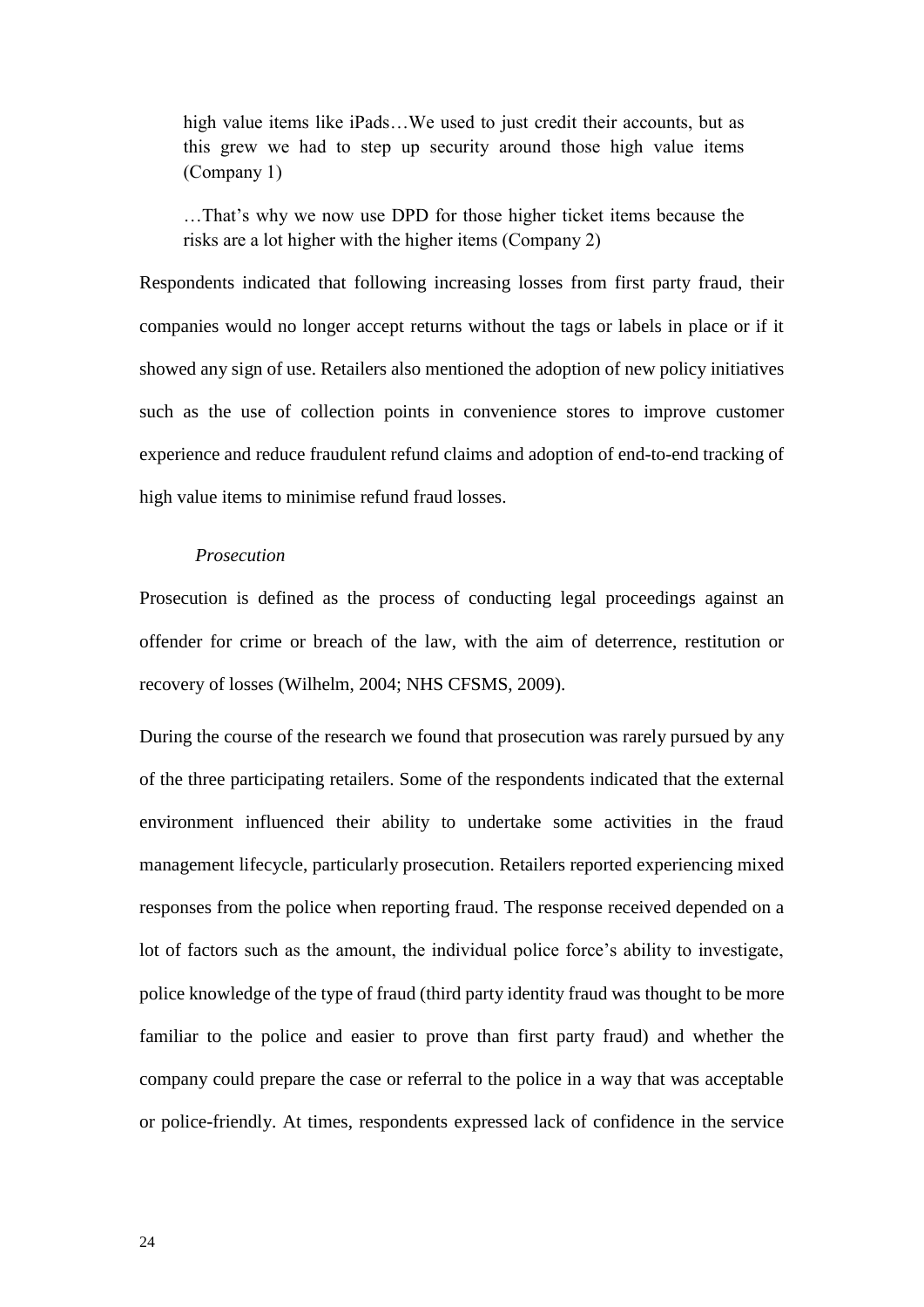they received from the police especially with regards to first party fraud compared to other crimes like shoplifting:

What we have found is that the police will always tend to say it needs to go to action fraud because it is fraud, but nothing happens (Company 2).

I mean depending on the amount, the police are also reluctant to take on any case where we are trying to claim fraud anyway; they always want to refer us to action fraud… It's a job for the police and not action fraud investigation. Sometimes you feel like you are hitting a brick wall dealing with the police (Company 1)

Despite the largely negative reception from the police, there was also evidence from company 2 to suggest a good response from the police irrespective of the type or nature of the fraud. With such mixed responses, it is difficult to draw a conclusion. However, it can be deduced that the general impression from the police with regards to first party fraud varied from 'uncooperative with a reluctance to take on first party fraud' to 'not interested in low-value fraud'.

On the reasons why the police may be reticent to take on cases of first party fraud, respondents cited lack of police resources to deal with fraud issues, with majority of the respondents in the three companies expressing the need to build up evidence and carry out investigation themselves prior to reporting to the police.

Retailers also did not pursue any civil litigation cases. When customers were found guilty of fraudulent activity, we found that financial considerations were used to determine the level of sanction imposed. For the most part, the main punishment given to offenders was to reject the fraudulent claim or blocking serial offenders temporarily from making further purchases. Depending on the amount and the weight of evidence, prosecution could be sought (although rarely in practice). The present sanctions even though had some deterrent value were regarded by most respondents as insufficient to deter fraudulent behaviour.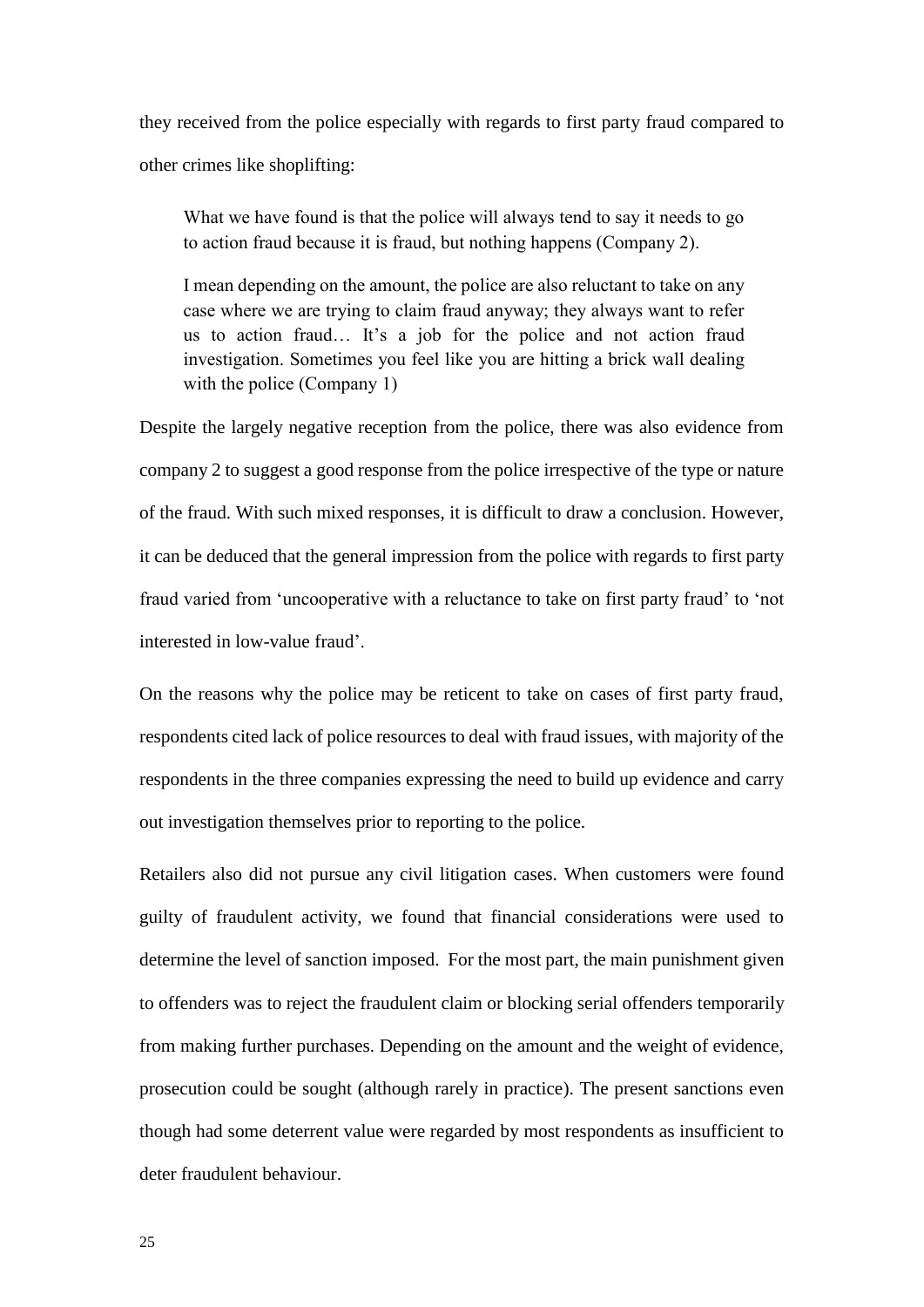When you challenge them, some of them will stop claiming for a while, they will open another account and start claiming again, mainly because there were no sanctions in the previous instance (Company 1)

They don't see any negative sides to that other than they can't order with us again whereas if you did that in the store you could get put in a cell and you can get whatever repercussions from the police (Company 2)

It is not effective from the point of actually stopping the behaviour, but by stopping the customer from transacting with us we are actually reducing our own losses (Company 3)

Given the results, it can be said that the combined effect of police reluctance and to some extent retail reluctance to appropriately sanction their customers (Doig and Levi, 2013; Fullerton and Punj, 2004; King et al., 2007) may be reinforcing these behaviours. A summary of the management strategies used across the three companies is reported in the table III below

**Table III.** Comparison of first party fraud management strategies

## **Conclusion and Implications**

This research set out to investigate how retailers were currently managing the problem of first party fraud and how this could be improved. The fraud management lifecycle theory (Wilhelm, 2004) was used to analyse the data gathered from the collaborating companies. More broadly, this study provided insight into our understanding of the growing problem of first party fraud, existing management practices as well as presenting opportunities to build on.

This research has shown that retailers are not effectively dealing with first party fraud owing to a number of factors including: poor understanding of first-party fraud, difficulty in detecting and proving first-party fraud compared to other frauds, poor response from the police, and ineffective sanctions. When first party fraud was suspected in some cases, retailers often found it very difficult to prove conclusively.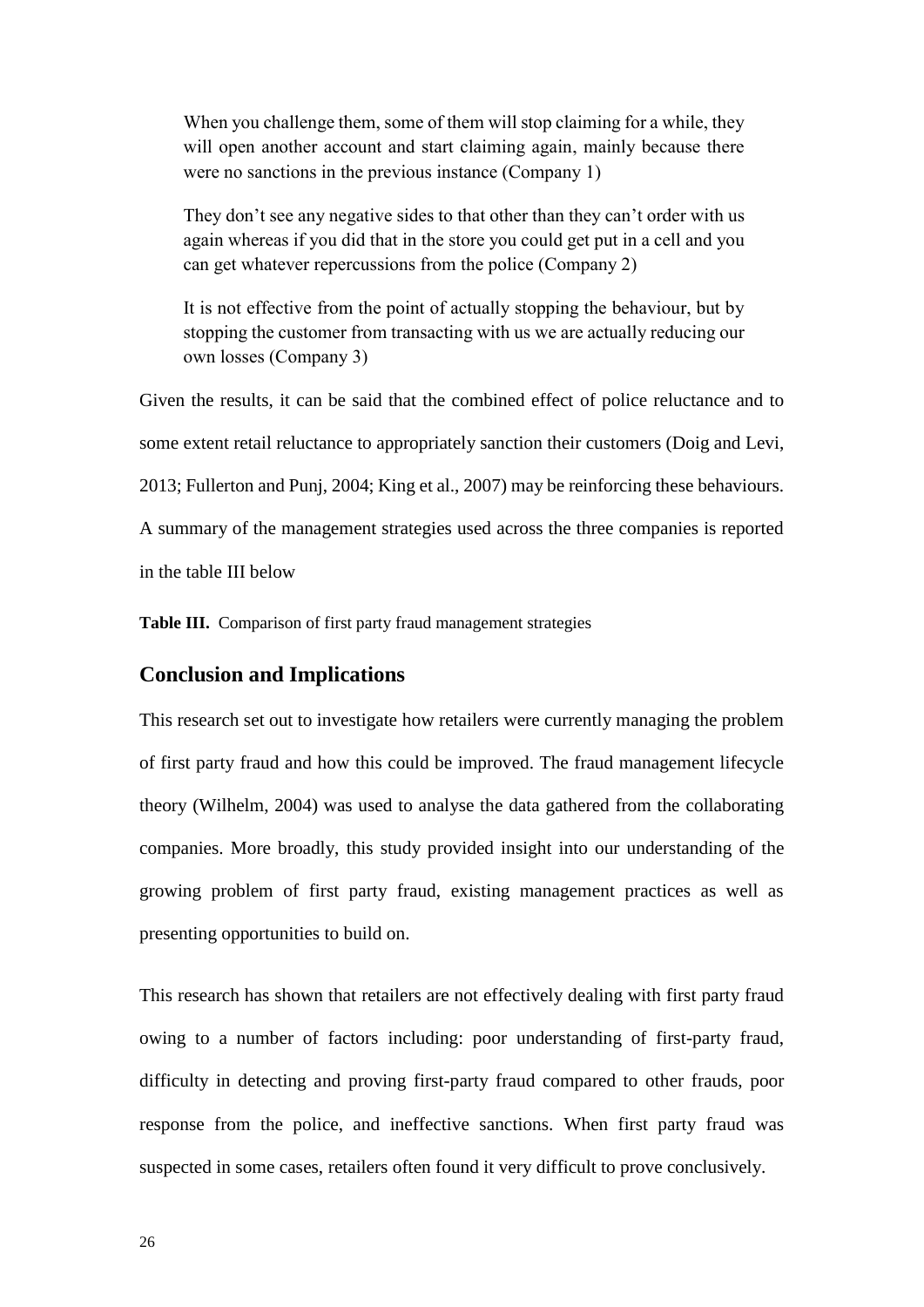It is evidenced from the case studies that the competitive nature of the retail sector, with its focus on customer service, mostly inhibits effective first party fraud management. Retailers want to sell as many items as possible and increase their market share and this can sometimes get in the way of crime reduction.

For the most part financial considerations were the main criteria in decisions about whether to manage first party fraud and which forms of the behaviour to prioritise over others. As one retailer rather critically noted when questioned why and whether they thought it useful to carry out risk scoring on their online orders considering that they were processing refunds in the six figure region on a weekly basis:

It is about balancing risks and profit, but at the moment, it isn't quite profitable to go down that route. There's a lot of money involved, some customers check out multiple times, and this can be expensive (Company 2)

This retailer had decided that it was not cost-effective to manage their refund fraud losses at this stage, as it was within their risk appetite, i.e. not yet in millions. This amount is enough to make any small or medium-sized retailer go out of business.

The findings of the current study also raise important questions about how retailers are dealing with offending customers. The evidence appears to imply that retailers are largely reluctant to appropriately sanction offending customers. This, together with police reluctance in taking on first party fraud cases continues to ensure that customer fraud continues to be ingrained as a part of the culture of consumption. One retailer assumed that prosecuting their customers was going too far:

I'm not being funny it's not about how many people you send to prison or to court but it's about recovering monies, so if they make a statement of admission we will put the value of the item back onto their account so that they owe us that money because they have the item and we will stop the account from purchasing from us until they have paid all the money or they get to a level where we might allow them to start buying again…you don't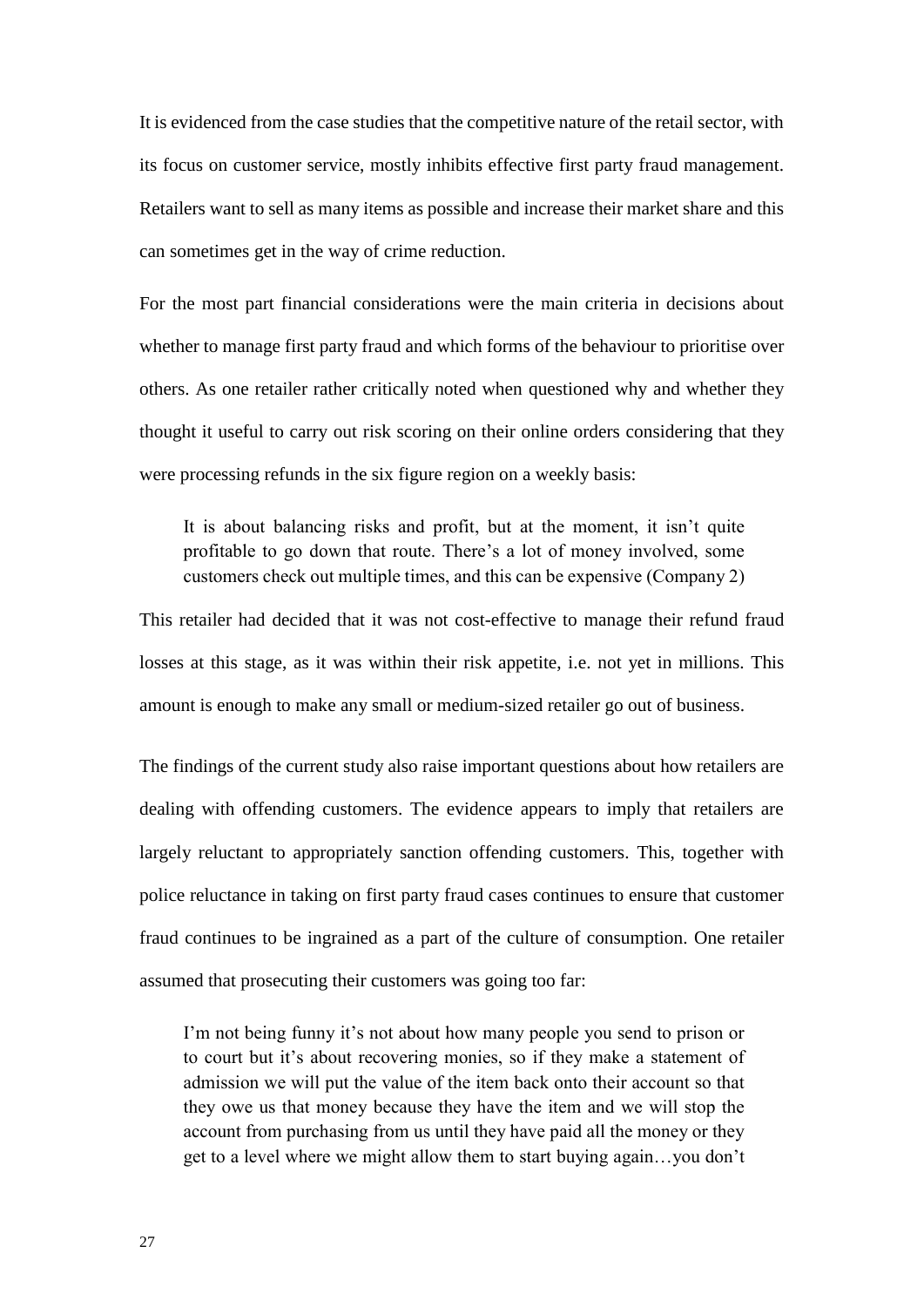want to start losing money as well so it's best if you try and recover the money and keep them as a customer (Company 1).

This attitude towards first party fraud should be worrying as offenders can easily move up the fraud ladder. Retailers claimed that they have had difficulty with the police at some point when dealing with first party fraud cases; retailers face even bigger challenges in justifying police involvement with regards to first party fraud owing to the small amounts involved in this fraud. Two of the retailers noted that the police will always refer them to action fraud and nothing usually came out of it, one pointed out that the police had told them to deal with the issue as it was a commercial issue rather than a fraud issue, while another pointed out that depending on the amount the police will advise them to settle it themselves. Retailers warned that with the growth of ecommerce, first party fraud was likely to become an even greater threat, which again emphasises the importance of law enforcement keeping pace with criminal activity in e-retail in terms of investigation and sanctioning of offenders.

The findings of this study also suggest that there are many different opportunities for first party fraud in e-commerce. Indeed some of the findings demonstrate the ease of committing first party fraud, often requiring little or no sophistication. The fraud triangle is frequently used to identify the cause of crime and/or fraud (Cressey, 1973). Perceived opportunity is the result of circumstances that increases confidence in a perpetrator that they will evade detection and punishment when they commit crime. There are several factors that motivate people to commit fraud, mainly personal gain, past experience, revenge or negative attitude towards big businesses, cost-benefit consideration (perception that fraud provides more benefits than costs), peer pressure, etc. (Reynolds and Harris, 2005). Justification, the third component of the model, comprises a set of rationalisations employed be perpetrators to justify their behaviour.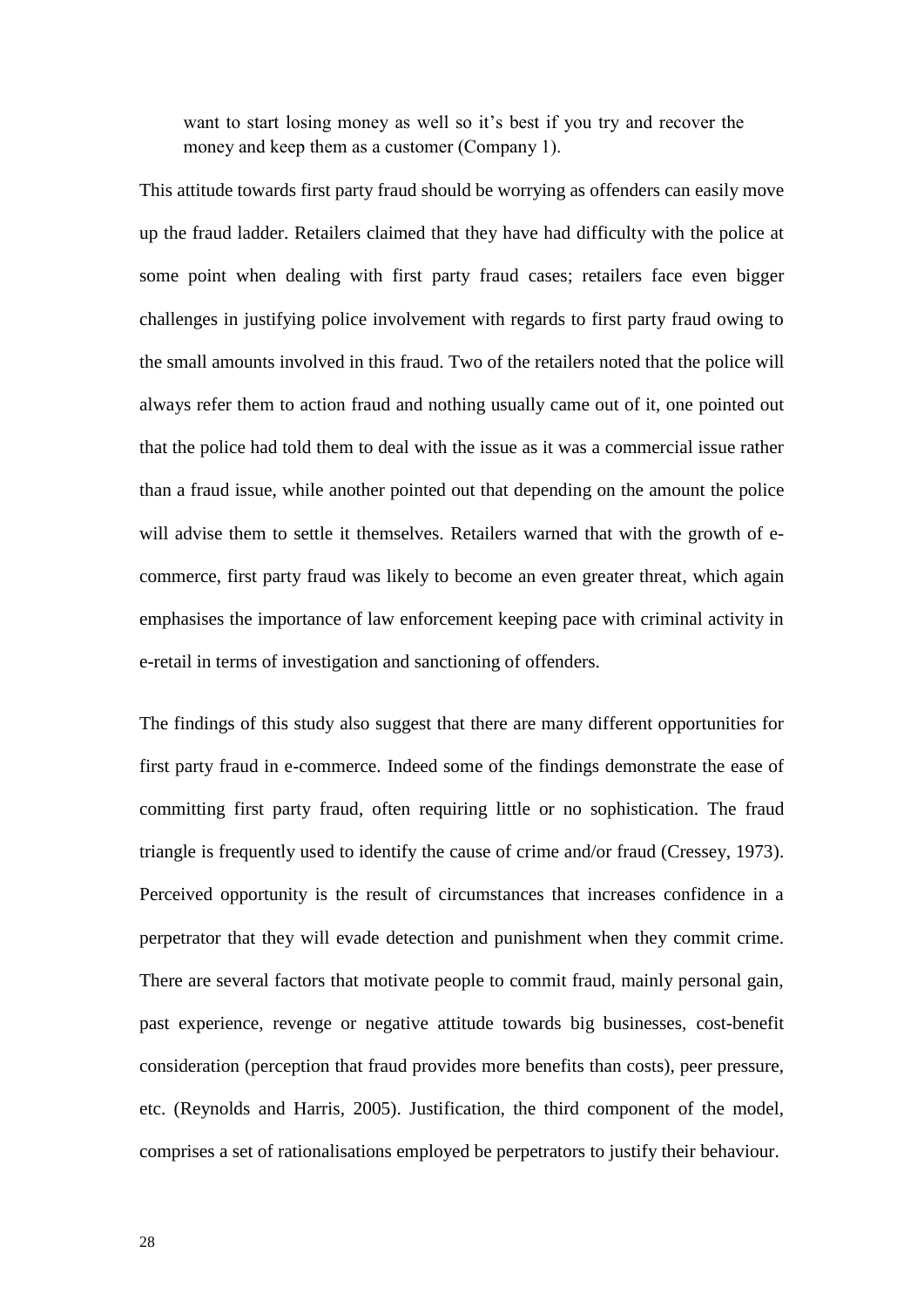Taken holistically, the findings of the study may suggest that a reluctance to appropriately punish offending customers coupled with the ease and availability of opportunities to commit first party fraud may intensify a perpetrators motivation to commit first party fraud.

The motivation behind most crime including traditional retail and e-retail crime is the same. The immediate response is the deployment of better systems but so much more can be done to prevent the behaviour in the first place. We found that retailers placed a high priority on investigating and detecting fraud, and less on deterring and punishing offenders. The importance of reinforcing positive attitudes and arousing public consciousness on the issue of first party fraud has been largely overlooked. Customer awareness programs can be used to persuade consumers to "unlearn patterns of misconduct and to strengthen moral constraints that inhibit misbehaviour." (Fullerton and Punj, 2004). With the growth of e-commerce and prevalence of this fraud, denial and assuming first party fraud as the cost of doing business is not a sound strategy, hence any applied research such as this one could be very useful for retailers. We believe that if retailers do not speak up about the problems they are facing and raise greater awareness, it may be difficult to garner enough public concern required to generate police interest in this issue.

Overall, it was found that retailers used a range of measures and processes to deal with this problem. These measures ranged from prevention, detection and mitigation, analysis, investigation, and sanctions. With regards to prevention, the retailers used a number of tools and processes to reduce the opportunities for fraudulent behaviour, such as: credit checking new applications, working with delivery companies to improve delivery accuracy using technology, use of convenience stores as collection points,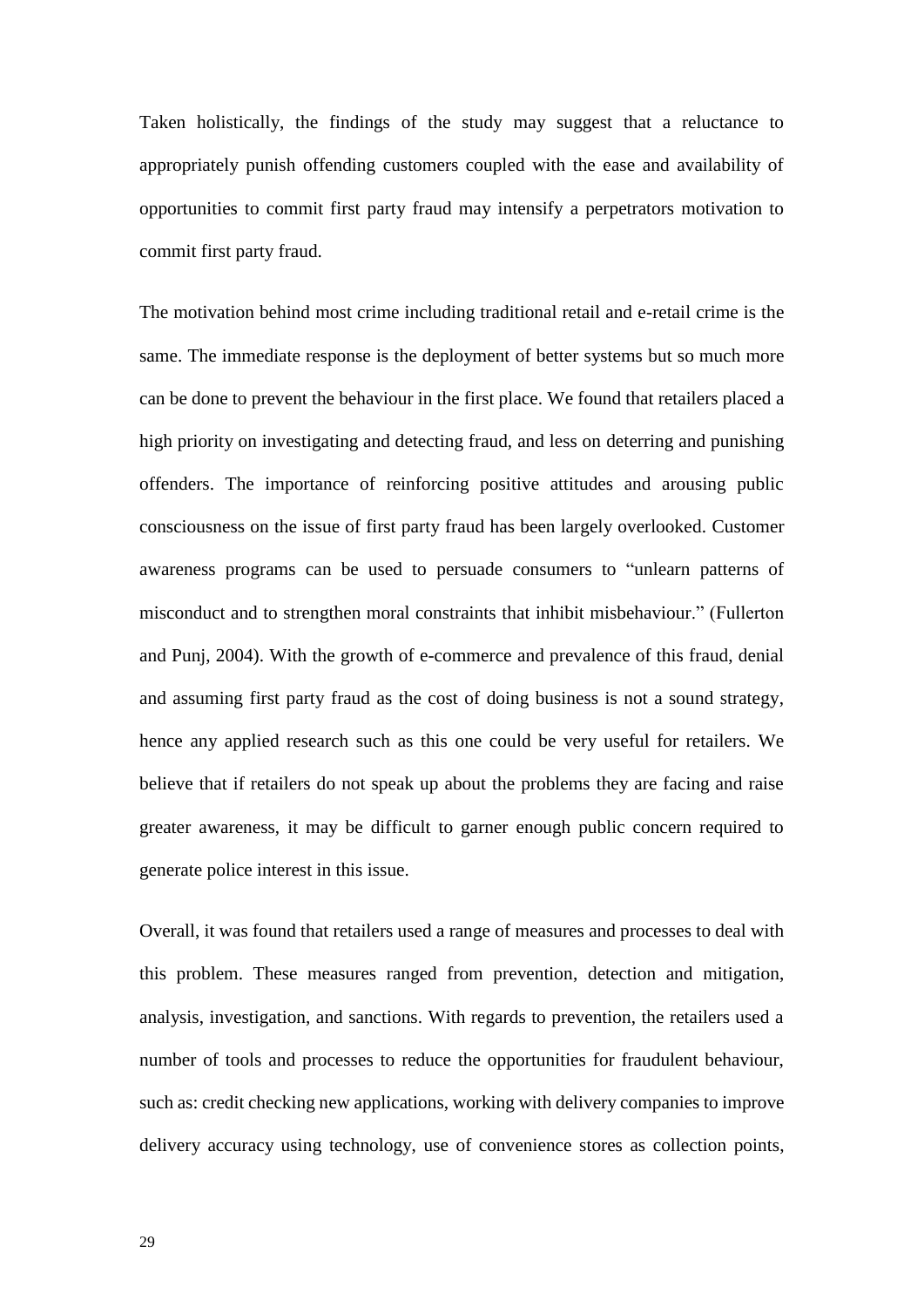intelligence sharing with other retailers among others.

This research has shown that there are further steps retailers can take to effectively manage the problem of first party fraud. Even though all retailers agreed that they had zero tolerance for fraud, only company 1 appeared to have clear action plan to deal with the problem of first party fraud. This retailer also had good understanding of the nature and scale of most of their first party fraud losses. This action plan was born mostly when first-party fraud grew massively for this retailer, to the extent that it was a threat to their profitability. Further actions that retailers can undertake to manage first party fraud include increased staff fraud awareness training and pre-employment screening, wider intelligence sharing with retailers to reduce opportunities for fraud, measuring and monitoring first party fraud losses and putting in place adequate checks to guard against abuse of returns policies. Furthermore, we believe there is potential for the use of rule-based detection algorithms or behavioural models to improve detection and mitigation capability and provide more benefit to retailers.

The findings of this study can also help other retailers (who have little or no knowledge of how to deal with this problem) effectively manage their own first party fraud losses. The workings of the specialist first party fraud team in Company 1 offer a useful insight into how to improve first party fraud detection methods. This company uses similar techniques to those used in the insurance industry, such as cognitive interviewing and voice-stress analysis.

Just like any other research, this research has many limitations, which need further research: First, the research findings are only based on three retailers in the UK. As a result, the researchers understand that the findings may not be representative of the whole retail domain and therefore need further investigation using empirical method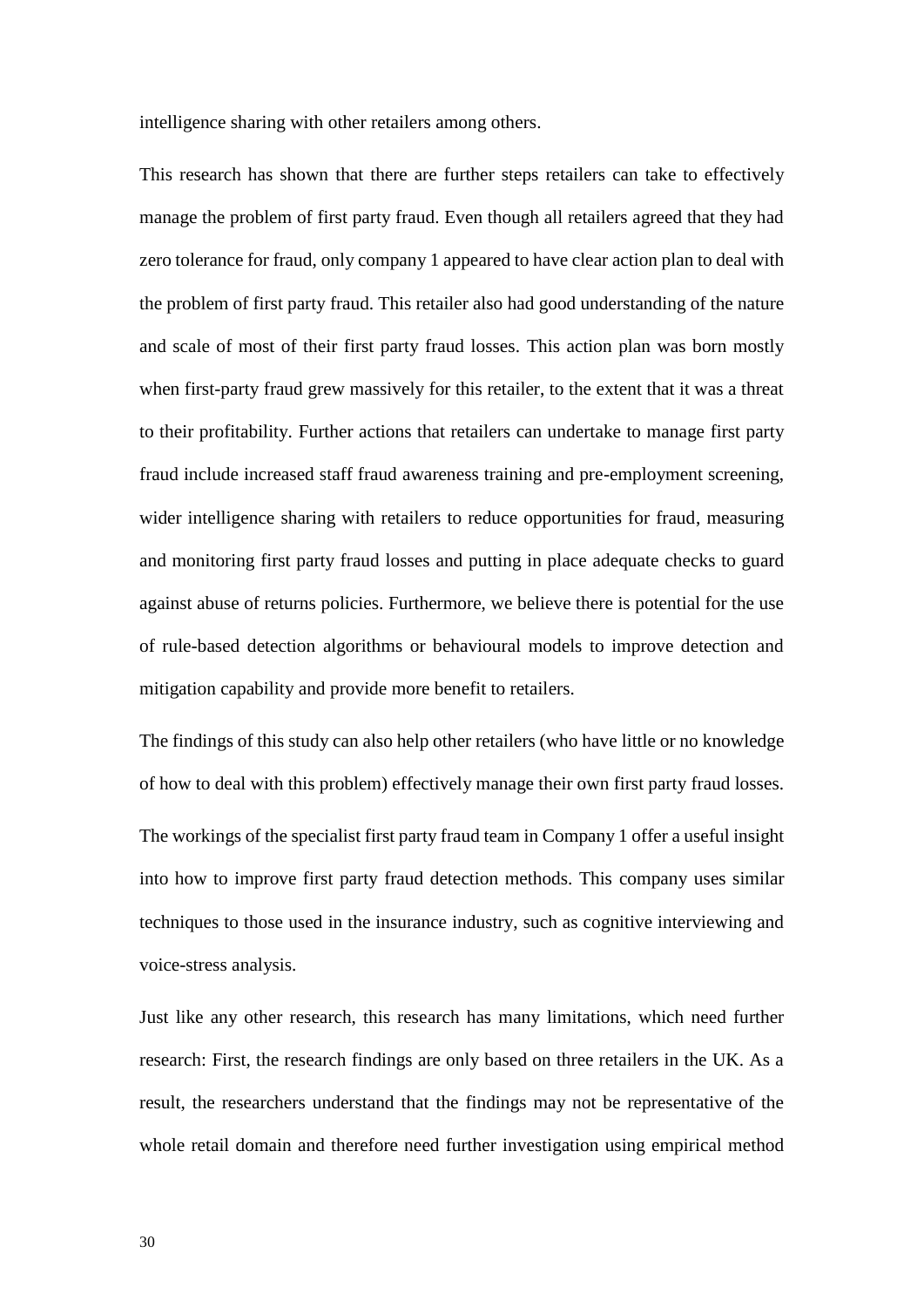and targeting a much wider audience. However, the relevance of the findings should not be overlooked- being the first study to address this practical retail problem. Second, this study is also limited by the use of the case study method, the limited number of interviews used, non-availability of available literature and data from the companies due to confidentiality issues. Therefore, future research is encouraged using quantitative methods to test the validity of the findings across the entire retail sector.

It will be useful to find out the impact of customer awareness on changing attitudes towards this behaviour. An experiment may be carried out to test the effect of increased awareness on different samples. This may provide the needed push for retailers to consider this strategy. It will also be interesting to carry out detailed research into the reasons why consumers engage in these behaviour; targeting consumers themselves. Knowing why consumers engage in these behaviours may provide clues as to what interventions are likely to be successful. The researchers acknowledge that these are not the only dysfunctional behaviours committed against retailers, for e.g. shoplifting, etc. However, these were excluded in line with the focus of the study, the urgency of the matter (most retailers have reported not knowing how to deal with these frauds), as well as the space and time limitations of the study, hence might be considered a limitation of the current study. We suggest extending this research by conducting more case studies in other countries to learn about good practices elsewhere. An industry wide survey of practices used by other companies will also be useful in generalising the results of this study.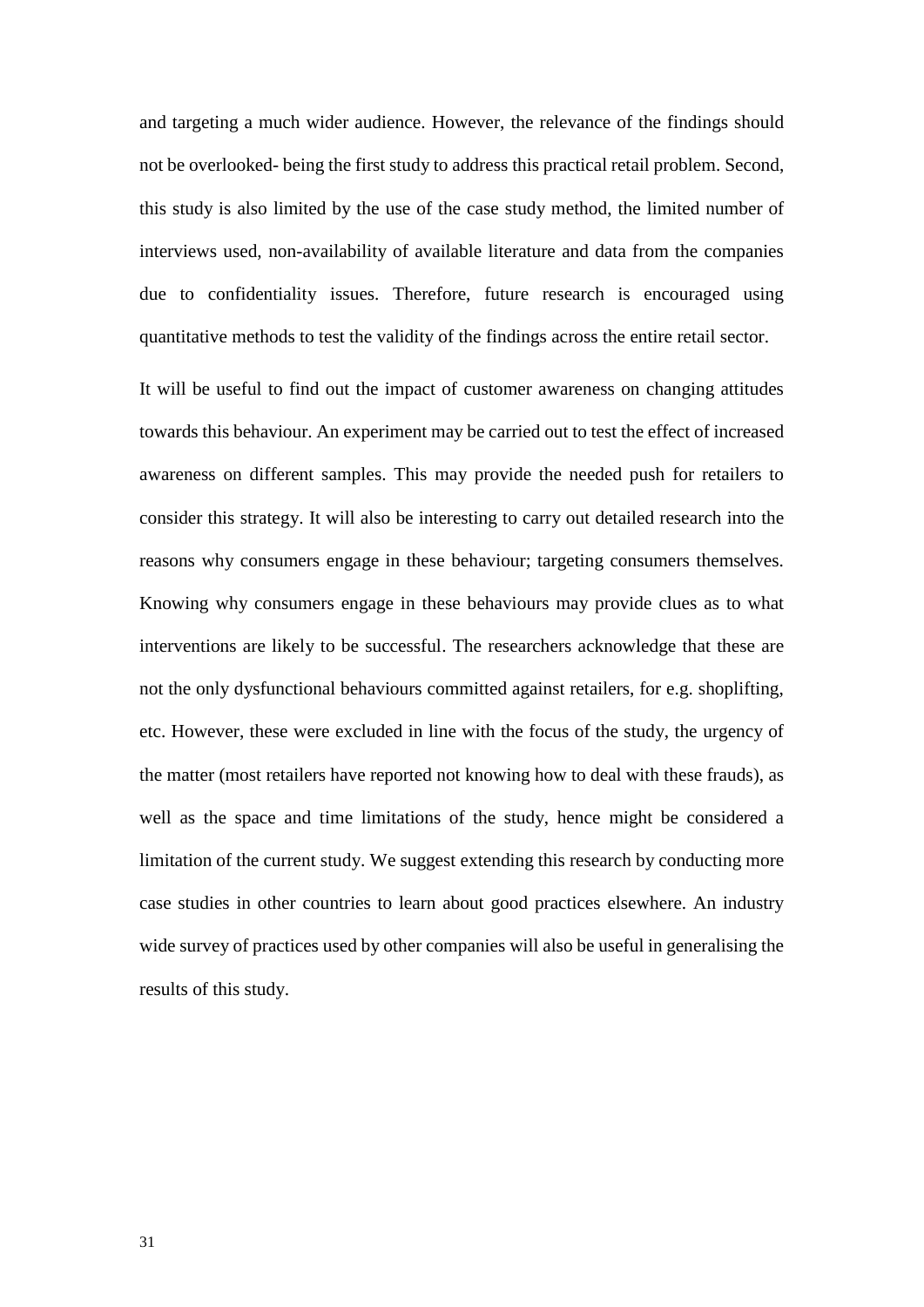## **References**

Amasiatu, C.V. and Shah, M.H. (2014), "First party fraud in e-tailing: a review of the forms and motives of fraudulent consumer behaviours in e-tailing", *International Journal of Retail and Distribution Management.* Vol. 42 No. 9, pp. 805-817

Amasiatu, C.V. and Shah. M.H. (2015) E-tailing: Strategies to reduce first party fraud, CCR Magazine, available at: [www.ccrmagazine.co.uk](http://www.ccrmagazine.co.uk/)

Amasiatu, C.V. and Shah, M.H. (2018), "First party Fraud Management: Framework For Retail Industry, doi: 10.1108/IJRDM-10-2016-0185

Bishop, T.J.F. (2004), "Preventing, Deterring and Detecting Fraud: What works and what doesn't", *Journal of Investment Compliance*, Fall 2004, pp.120-127.

British Retail Consortium (2013), "Retail crime survey 2012", available at: [http://www.brc.org.uk/ePublications/BRC\\_Retail\\_Crime\\_Survey\\_2012/index.html#/4](http://www.brc.org.uk/ePublications/BRC_Retail_Crime_Survey_2012/index.html#/4/) [/](http://www.brc.org.uk/ePublications/BRC_Retail_Crime_Survey_2012/index.html#/4/) [cited 3 June 2013]

British Retail Consortium (2015), "Retail crime survey 2014", available at: [http://www.brc.org.uk/brc\\_show\\_document.asp?id=4486&moid=8312](http://www.brc.org.uk/brc_show_document.asp?id=4486&moid=8312) [cited 1 April 2015].

Brooks, G., Button, M. and Frimpong, K. (2009), "Policing fraud in the private sector: a survey of the FTSE 100 companies in the UK", *International Journal of Police Science & Management*. Vol. 11 No. 4, pp. 1-12

Bussmann, K. and Werle, M.M. (2006), "Addressing crime in companies: first findings from a global survey of economic crime", *British Journal of Criminology*. Vol. 46 No. 6, pp. 1128-1144

Button, M. and Brooks, G. (2009) ""Mind the gap", progress towards developing antifraud culture strategies in UK central government bodies", *Journal of Financial Crime*, Vol. 16 No. 3, pp. 229 - 244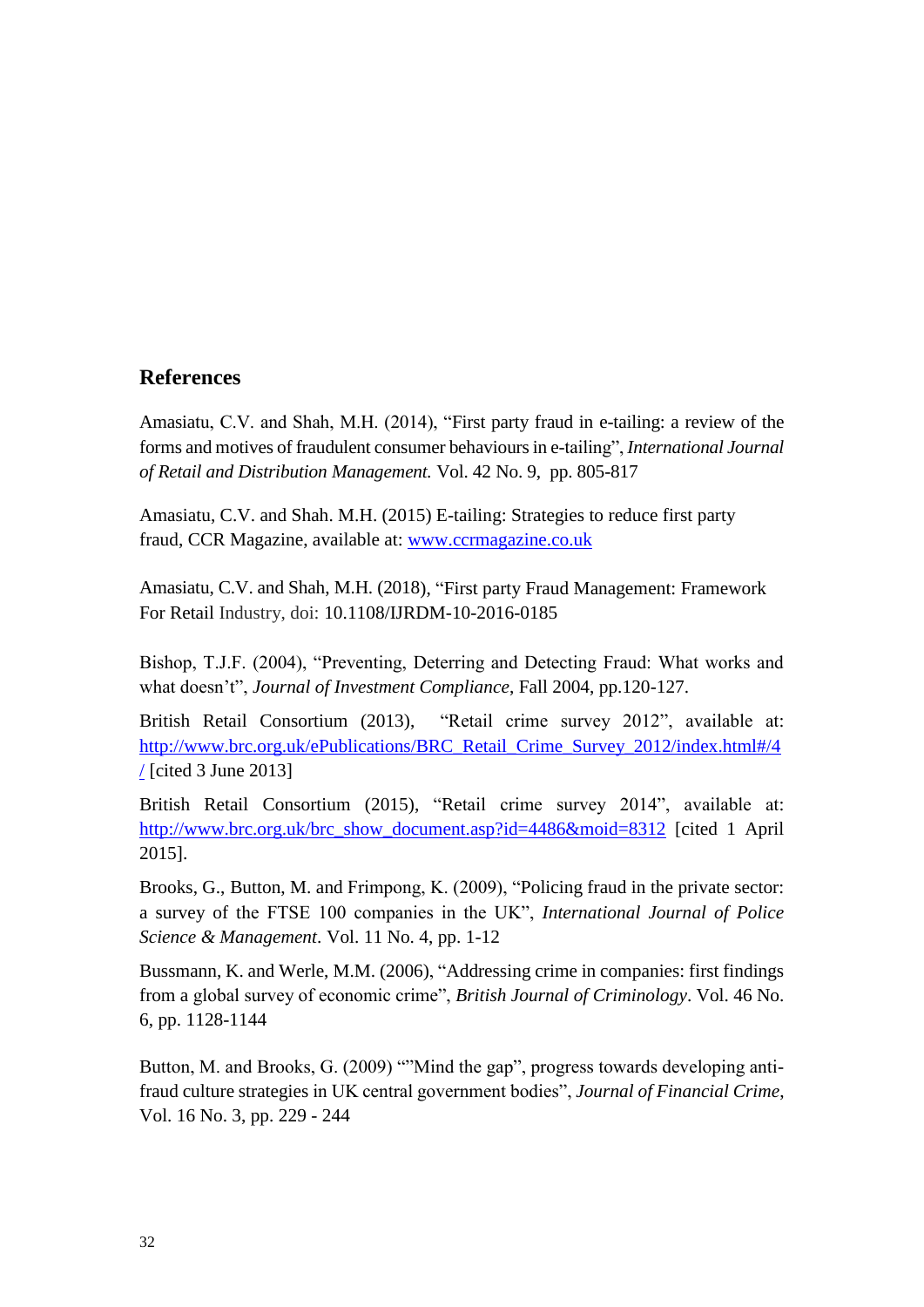Cressey, D. 1973 *Other People's Money: A Study in the Social Psychology of Embezzlement*. Mont-clair, NJ: Patterson Smith

Doig, A. and Levi, M. (2013), "A case of arrested development? Delivering the UK national fraud strategy within competing policing policy priorities", *Public Money and Management,* Vol. 33 No. 2, pp. 145-152

Durbin, N.R. (2007), "Building an antifraud framework", *Bank, Accounting and Finance,* Vol. 20 No. 1, pp. 43-46

Foscht, T., Ernstreiter, K., Maloles, C., Sinha, I. and Swoboda, B. (2013), "Retaining or returning? Some insights for a better understanding of return behaviour", *International Journal of Retail & Distribution Management*, Vol. 41 No. 2, pp. 113- 134

FSA (2006), "Firms high-level management of fraud risk", available at: [http://www.fsa.gov.uk/pubs/other/fraud\\_risk.pdf](http://www.fsa.gov.uk/pubs/other/fraud_risk.pdf) [Accessed 1 Septemeber 2013]

Fullerton, R.A. and Punj, G. (2004), "Repercussions of promoting an ideology of consumption: consumer misbehaviour'", *Journal of Business Research*, Vol. 57, pp.1239-1249

Furlan, S. and Bajec, M. (2008), "Holistic approach to fraud management in health insurance", *Journal of Information and Organisational Sciences,* Vol. 32 No. 2, pp. 99- 114

Gee, J. (2009), "Mobilising the honest majority to fight health-sector fraud", *World Health Bulletin,* Vol. 87, pp. 254-255

Harris, L.C. (2010), "Fraudulent consumer returns: exploiting retailers' return policies", *European Journal of Marketing,* Vol. 44 No. 6, pp. 730-747

Hinsz, K (2016), "First-party fraud - sifting through the noise to find and manage true risk", available at:

[https://www.experian.com/blogs/insights/2016/06/first-party-fraud-sifting-through](https://www.experian.com/blogs/insights/2016/06/first-party-fraud-sifting-through-the-noise-to-find-and-manage-true-risk/)[the-noise-to-find-and-manage-true-risk/](https://www.experian.com/blogs/insights/2016/06/first-party-fraud-sifting-through-the-noise-to-find-and-manage-true-risk/) [cited 20 February 2017]

King, T. and Dennis, C (2003), "Interviews of deshopping behaviour: an analysis of theory of planned behaviour", *International Journal of Retail and Distribution Management,* Vol. 31 No. 3, pp. 153 – 163

King, T., Dennis, C. and McHendry, J. (2007), "The management of deshopping and its effects on service: A mass market case study", *International Journal of Retail & Distribution Management*, Vol. 35 No. 9, pp. 720 – 733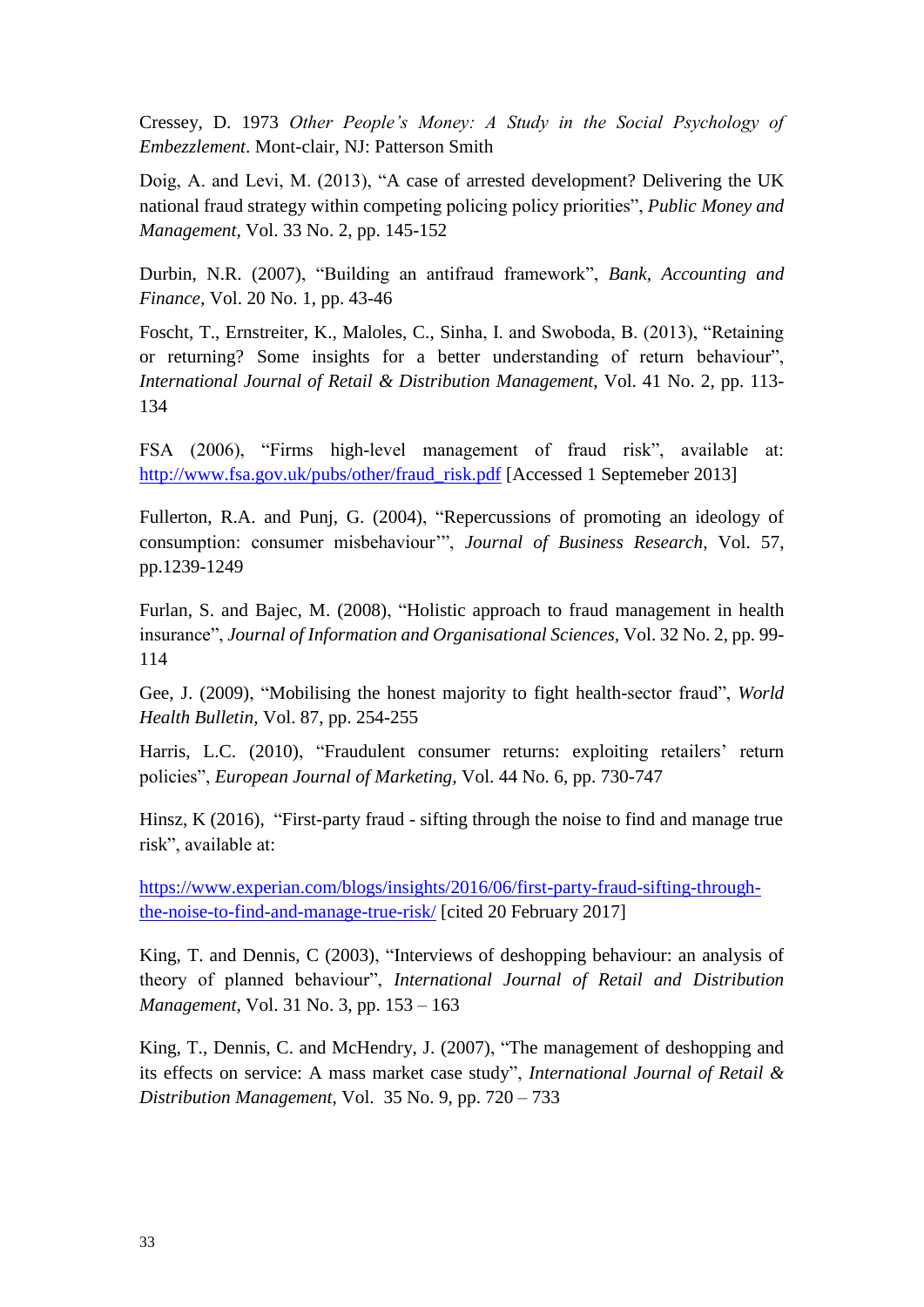NHS CFSMS (2009), "NHS CFS Performance Report 09-10", available at: http://www.nhsbsa.nhs.uk/Documents/CounterFraud/NHS\_CFS\_performance\_report [09\\_10.pdf](http://www.nhsbsa.nhs.uk/Documents/CounterFraud/NHS_CFS_performance_report_09_10.pdf) [cited 10 September 2012]

Petersen, J.A. and Kumar, V. (2009), "Are product returns a necessary evil? Antecedents and consequences", *Journal of Marketing*, Vol. 73 No. 3, pp. 35-51.

Piron, F. and Young, M. (2000), "Retail borrowing: Insights and implications on returning used merchandise", *International Journal of Retail and Distribution Management*, Vol. 28 No. 1, pp. 27-36.

Retail Fraud (2013), "The digital shoplifting survey", available at: http://www.retailfraud.com/docs/GLIT\_whitepaper\_002.pdf [cited 20 April 2013].

Reynolds, K. L. and Harris, L. C. (2005), "When service failure is not service failure: An exploration of the forms and motives of "illegitimate" customer complaining", *Journal of Services Marketing*, Vol. 19 No. 5, pp. 321 – 335

Rosenbaum, M.S., Kuntze, R. and Wooldridge, B.R. (2011), "Understanding unethical retail disposition practice and restraint from the consumer perspective", *Psychology & Marketing*, Vol. 28 No. 1, pp. 29-52

Schmidt, R.A., Sturrock, F., Ward, P. and Lea-Greenwood, G. (1999), "Deshopping: the art of illicit consumption", *International Journal of retail and Distribution Management*, Vol. 27 No. 8, pp. 290– 301

Wengraf, T. (2001) *Qualitative Research Interviewing.* Thousand Oaks, CA: Sage Publications Inc.

Wilhelm, W.K. (2004), "The fraud management lifecycle theory: A holistic approach to fraud management'", *Journal of Economic Crime Management*, Vol. 2 No. 2, pp. 1- 38

Yin, R. (1994) *Case Study Research: Design and Methods.* 2nd ed. Newbury Park, CA: Sage

Yin, R. (2014) *Case study design and methods*. 5<sup>th</sup> ed. Thousand Oaks, CA: Sage Publications Inc.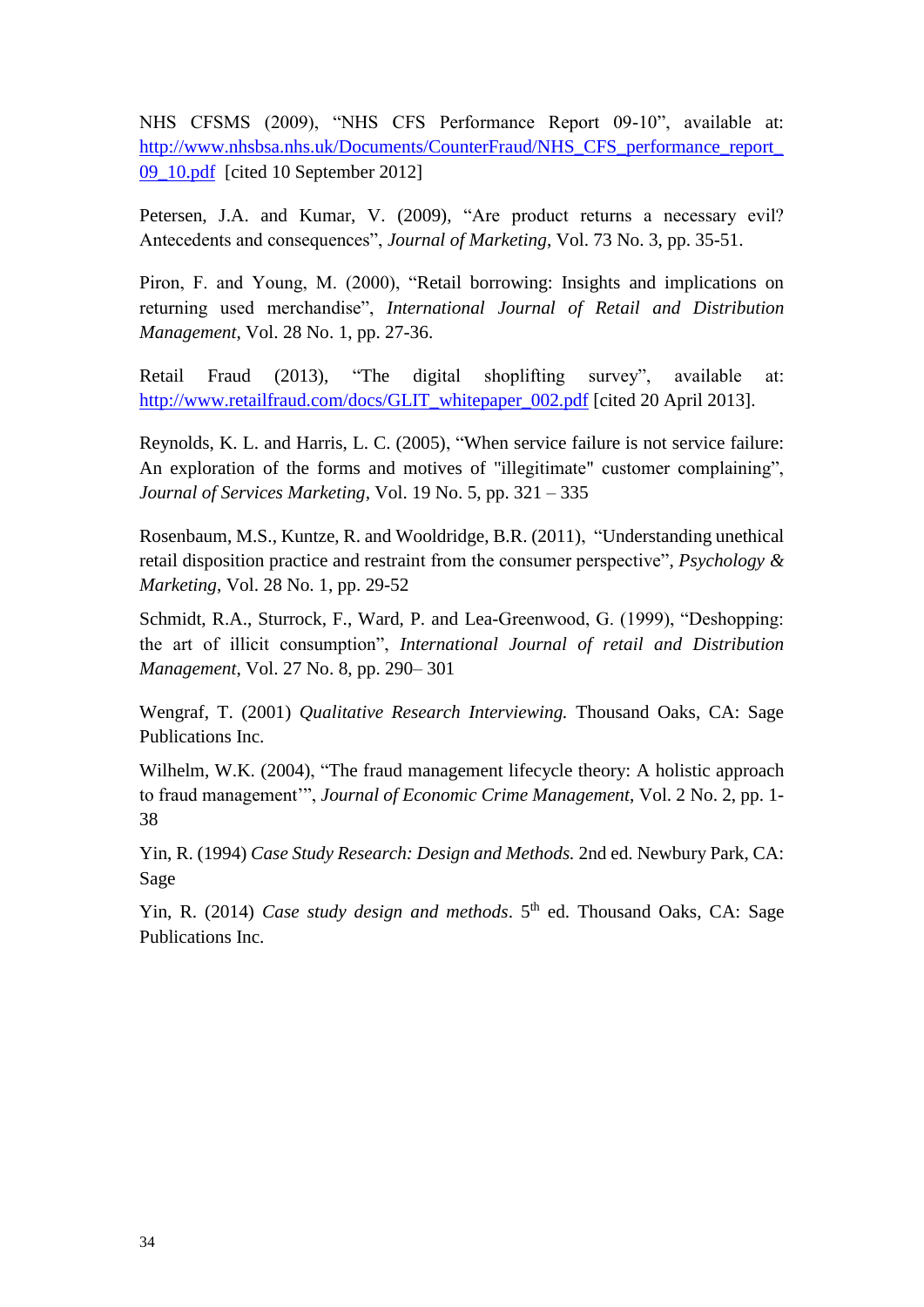| Case Study Companies | Departments                | 24 Interviewees                                            |
|----------------------|----------------------------|------------------------------------------------------------|
|                      | Fraud Risk/Security        | Manager (3)                                                |
|                      | Logistics                  | Manager $(1)$                                              |
|                      | <b>Fraud Investigation</b> | Manager $(1)$ , Investigator $(1)$                         |
|                      | <b>Contact Centre</b>      | Contact Centre staff (First level)<br>investigators) $(7)$ |
| $\mathcal{L}$        | <b>Loss Prevention</b>     | Manager (3)                                                |
|                      |                            | Analysts (3)                                               |
|                      | Logistics                  |                                                            |
|                      |                            | Manager $(1)$                                              |
| $\mathcal{R}$        | Central investigation      | Investigators (4)                                          |

**Table I.** Description of respondents at Company 1, 2 and 3

Table II. Comparison of first party fraud types across the three retailers (Y= present, N=absent)

| Type of first party               | <b>Case company 1</b> | Case company 2 | Case company 3 |
|-----------------------------------|-----------------------|----------------|----------------|
| fraud                             |                       |                |                |
| Deshopping                        | Y                     | Y              | N              |
| Refund fraud                      | Y                     | Y              | Y              |
| Fraudulent<br>chargebacks         | $\mathbf N$           | Y              | Y              |
| Misuse<br>of<br>facility<br>fraud | Y                     | N              | N              |
| Coupon fraud                      | $\mathbf N$           | Y              | N              |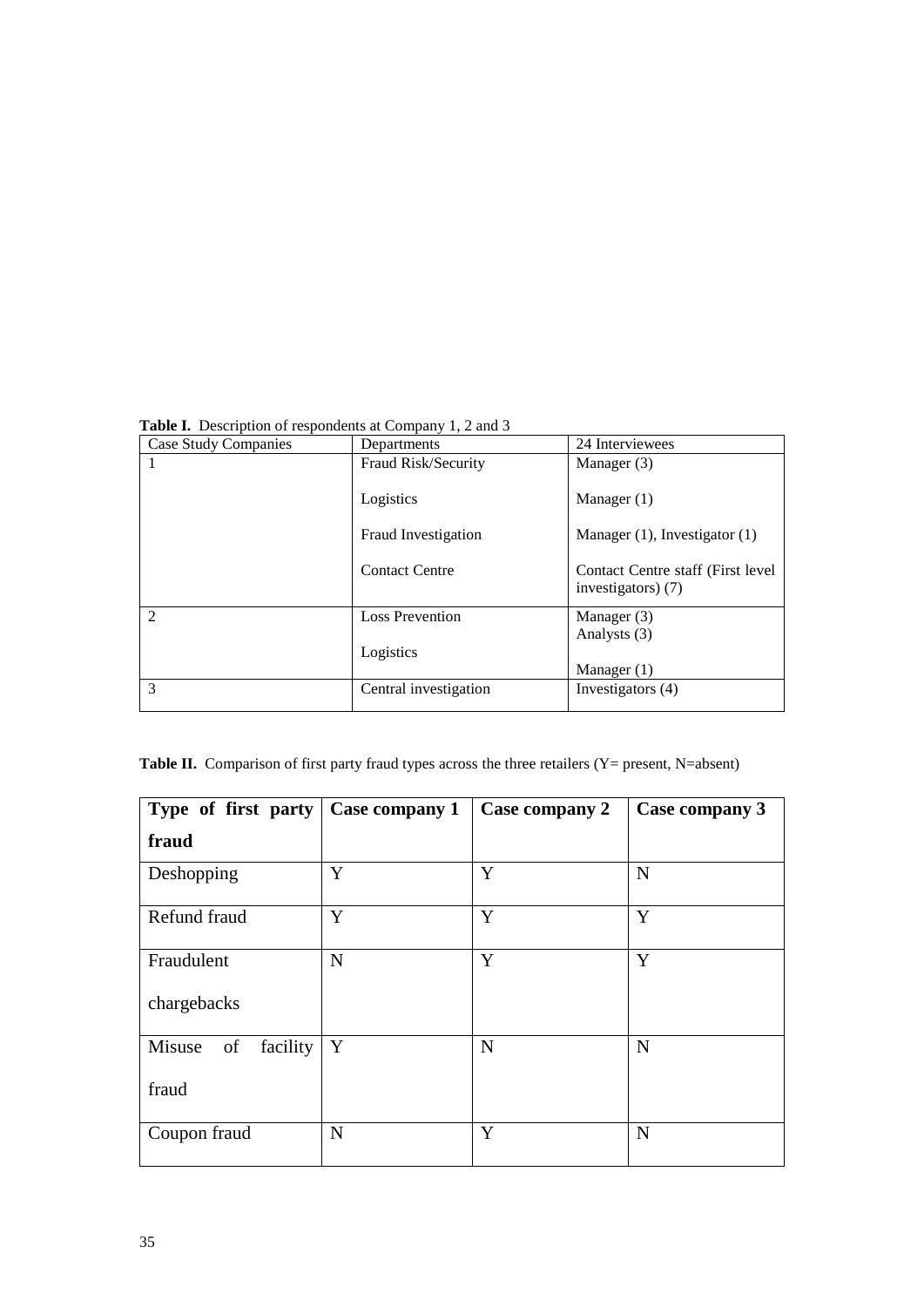| Approach          | Company 1                               | Company 2                               | Company 3             |
|-------------------|-----------------------------------------|-----------------------------------------|-----------------------|
| <b>Deterrence</b> | specific program<br>aimed<br>No<br>at   | $\overline{\text{No}}$ specific program | No specific program   |
|                   | deterrence.<br>Deterrence<br>seen<br>as | aimed<br>at<br>deterrence.              | aimed at deterrence.  |
|                   | resulting from sanctions.               | Deterrence<br>seen<br>as                | Deterrence seen as    |
|                   |                                         | resulting<br>from                       | resulting<br>from     |
|                   |                                         | sanctions.                              | sanctions.            |
| <b>Prevention</b> | -Fraud-proofing new concepts and        | -Fraud-proofing new                     | -Training staff to    |
|                   | systems to reduce fraud                 | concepts and systems                    | help prevent fraud    |
|                   | -Training staff to help prevent fraud   | to reduce fraud                         | -Staff surveillance   |
|                   | -Staff surveillance, use of             | -Training staff to help                 | -Automated            |
|                   | surveillance cameras in                 | prevent fraud                           | transaction risk      |
|                   | depots/warehouses                       | -Staff surveillance, use                | scoring of all orders |
|                   | -In-house automated transaction risk    | of surveillance cameras                 | (outsourced),         |
|                   | scoring of all orders, including use    | in depots/warehouses                    | including use of 3-d  |
|                   | of 3-d secure authentication            | -In-house automated                     | secure authentication |
|                   | -Use of credit referencing agency for   | transaction risk scoring                | -External             |
|                   | credit applications                     | of only general                         | collaboration with    |
|                   | -Have measured their losses to first    | merchandise orders,                     | few other retailers   |
|                   | party fraud                             | including use of 3-d                    | (manually)            |
|                   | -External collaboration with few        | secure authentication                   | -Pre-employment       |
|                   | other retailers (manually)              | -External collaboration                 | checks carried out on |
|                   |                                         | with few other retailers                | all staff             |
|                   |                                         | (manually)                              |                       |
|                   |                                         |                                         |                       |

**Table III.** Comparison of first party fraud management strategies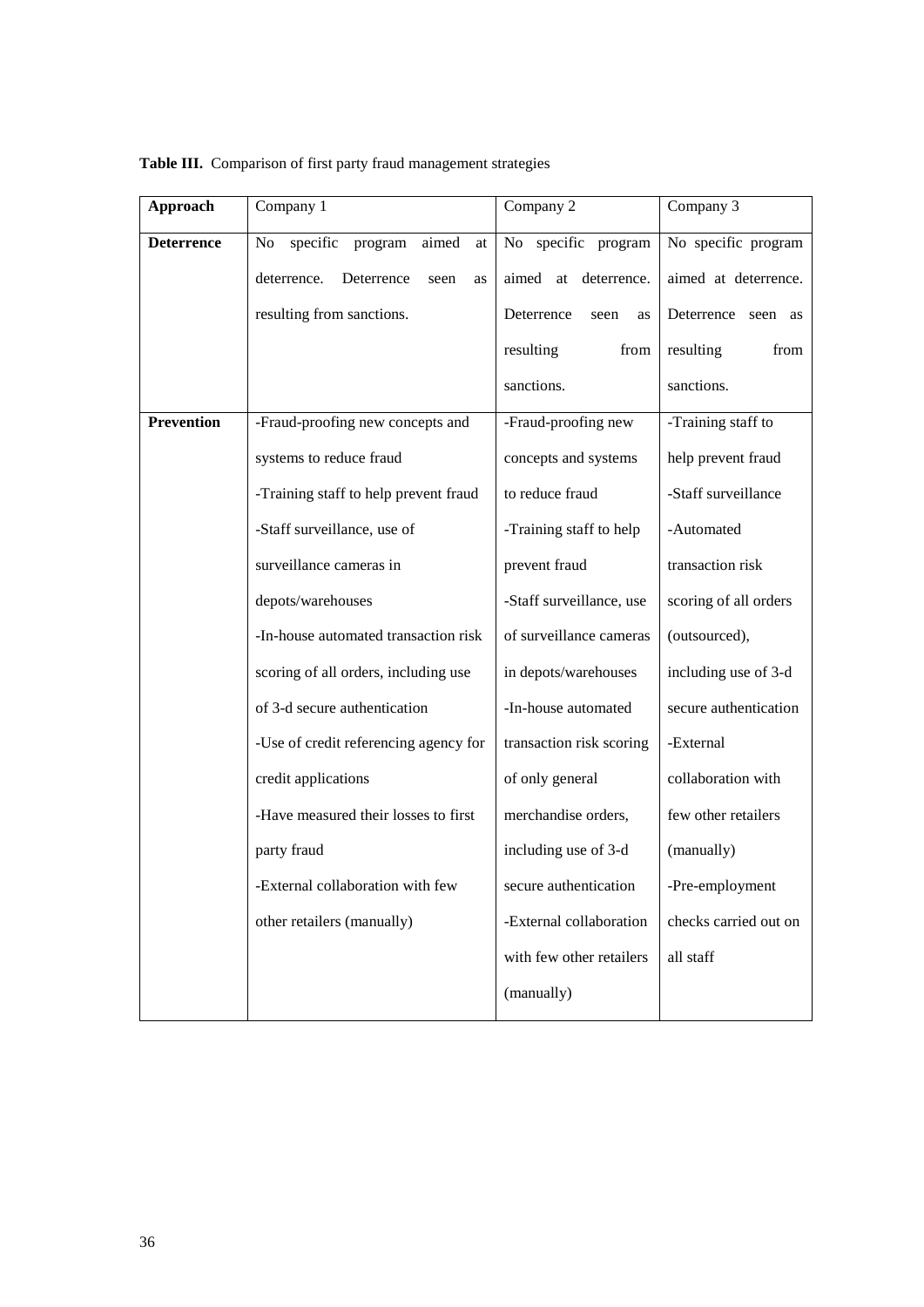| monitor customers' claims histories<br>- The detection of first party fraud<br>was mostly not automated, relying<br>on retail staff to detect and mitigate<br>fraud losses<br>-Deshopping usually detected by<br>warehouse staff by visually<br>inspecting or smelling returned | party fraud was mostly<br>not automated, relying<br>on retail staff to detect<br>and mitigate fraud<br>losses<br>-Past behaviour used to<br>predict fraudulent<br>intent<br>-Technology | first party fraud was<br>mostly not<br>automated, relying<br>on retail staff to<br>detect and mitigate<br>fraud losses<br>-Past behaviour used<br>to predict fraudulent |
|---------------------------------------------------------------------------------------------------------------------------------------------------------------------------------------------------------------------------------------------------------------------------------|-----------------------------------------------------------------------------------------------------------------------------------------------------------------------------------------|-------------------------------------------------------------------------------------------------------------------------------------------------------------------------|
|                                                                                                                                                                                                                                                                                 |                                                                                                                                                                                         |                                                                                                                                                                         |
|                                                                                                                                                                                                                                                                                 |                                                                                                                                                                                         |                                                                                                                                                                         |
|                                                                                                                                                                                                                                                                                 |                                                                                                                                                                                         |                                                                                                                                                                         |
|                                                                                                                                                                                                                                                                                 |                                                                                                                                                                                         |                                                                                                                                                                         |
|                                                                                                                                                                                                                                                                                 |                                                                                                                                                                                         |                                                                                                                                                                         |
|                                                                                                                                                                                                                                                                                 |                                                                                                                                                                                         |                                                                                                                                                                         |
|                                                                                                                                                                                                                                                                                 |                                                                                                                                                                                         |                                                                                                                                                                         |
|                                                                                                                                                                                                                                                                                 |                                                                                                                                                                                         |                                                                                                                                                                         |
| merchandise                                                                                                                                                                                                                                                                     |                                                                                                                                                                                         | intent                                                                                                                                                                  |
| - Specialist first party fraud analysts                                                                                                                                                                                                                                         | (database) used to                                                                                                                                                                      | -Technology used to                                                                                                                                                     |
| who work within the contact centre                                                                                                                                                                                                                                              | collect data on                                                                                                                                                                         | collect data to assist                                                                                                                                                  |
| often dealt with fraudulent claims. A                                                                                                                                                                                                                                           | customer returns which                                                                                                                                                                  | in detection                                                                                                                                                            |
| combination of customers' past                                                                                                                                                                                                                                                  | assisted generalist                                                                                                                                                                     | -Detection carried                                                                                                                                                      |
| experience and behavioural cues                                                                                                                                                                                                                                                 | fraud teams in the                                                                                                                                                                      | out mainly by                                                                                                                                                           |
| were used to detect and mitigate                                                                                                                                                                                                                                                | detection and                                                                                                                                                                           | generalist fraud team                                                                                                                                                   |
| fraudulent customer claims                                                                                                                                                                                                                                                      | mitigation of                                                                                                                                                                           |                                                                                                                                                                         |
| -Suspected cases are investigated by                                                                                                                                                                                                                                            | fraudulent customer                                                                                                                                                                     |                                                                                                                                                                         |
| trained staff                                                                                                                                                                                                                                                                   | claims                                                                                                                                                                                  |                                                                                                                                                                         |
|                                                                                                                                                                                                                                                                                 | -Suspected cases are                                                                                                                                                                    |                                                                                                                                                                         |
|                                                                                                                                                                                                                                                                                 | investigated by trained                                                                                                                                                                 |                                                                                                                                                                         |
|                                                                                                                                                                                                                                                                                 | staff                                                                                                                                                                                   |                                                                                                                                                                         |
|                                                                                                                                                                                                                                                                                 |                                                                                                                                                                                         |                                                                                                                                                                         |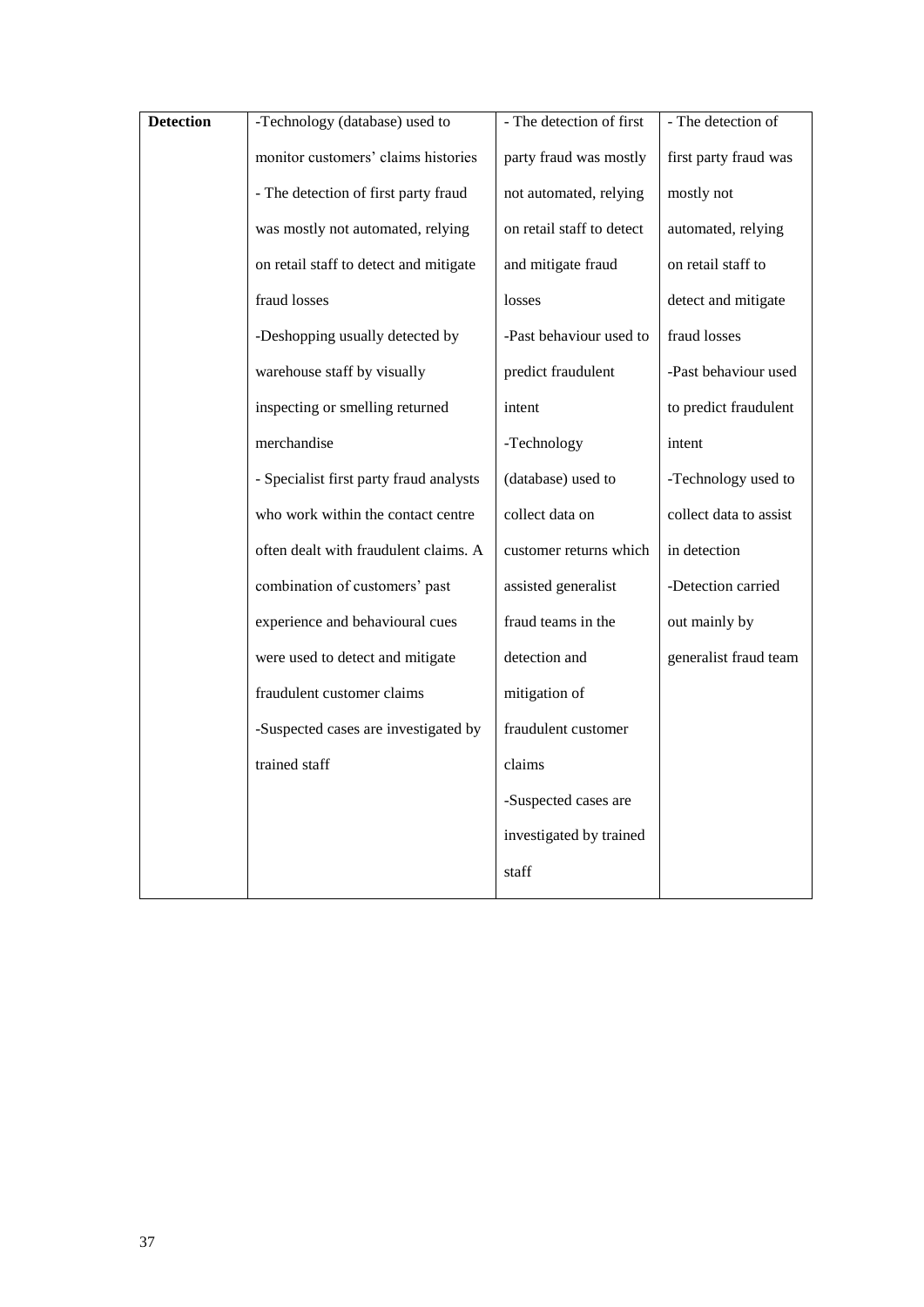| Detection and Mitigation of             | Detection and           | Mitigation of          |
|-----------------------------------------|-------------------------|------------------------|
| deshopping usually carried out by       | Mitigation of           | deshopping usually     |
| warehouse staff who visually inspect    | deshopping usually      | carried out by         |
| and reject returned items where         | carried out by          | warehouse staff who    |
| fraudulent activity was suspected       | warehouse staff who     | visually inspect and   |
| - Specialist first party fraud analysts | visually inspect and    | reject returned items  |
| who work within the contact centre      | reject returned items   | where fraudulent       |
| often dealt with fraudulent claims. A   | where fraudulent        | activity was           |
| combination of customers' past          | activity was suspected  | suspected              |
| experience and behavioural cues         | Fraudulent customer     | Fraudulent customer    |
| were used to detect and mitigate        | claims handled by       | claims handled by      |
| fraudulent customer claims              | generalist fraud team   | generalist fraud team  |
| Internal communication and              | whose major remit was   | whose major remit      |
| collaboration between the fraud team    | on managing third       | was on managing        |
| and other departments in managing       | party fraudulent cases  | third party fraudulent |
| first party fraud losses, e.g.          |                         | cases                  |
| suspending suspicious accounts or       |                         |                        |
| stepping up security when packing       |                         |                        |
| and delivering items from suspicious    |                         |                        |
| accounts                                |                         |                        |
|                                         |                         |                        |
| -Referrals are logged and individual    | -Investigations were    | -Investigations        |
| investigator performance is assessed    | mainly carried out by   | conducted<br>by<br>the |
| (number of referrals investigated)      | more generalist fraud   | fraud team but no      |
| -First party fraud cases were usually   | and loss prevention     | house visits carried   |
| investigated by specialist contact      | team                    | out                    |
| centre trace advisers                   | -Senior loss prevention |                        |
| -Senior loss prevention managers        | managers were           |                        |
| were sometimes accompanied by           | sometimes               |                        |
|                                         | accompanied by police   |                        |
|                                         |                         |                        |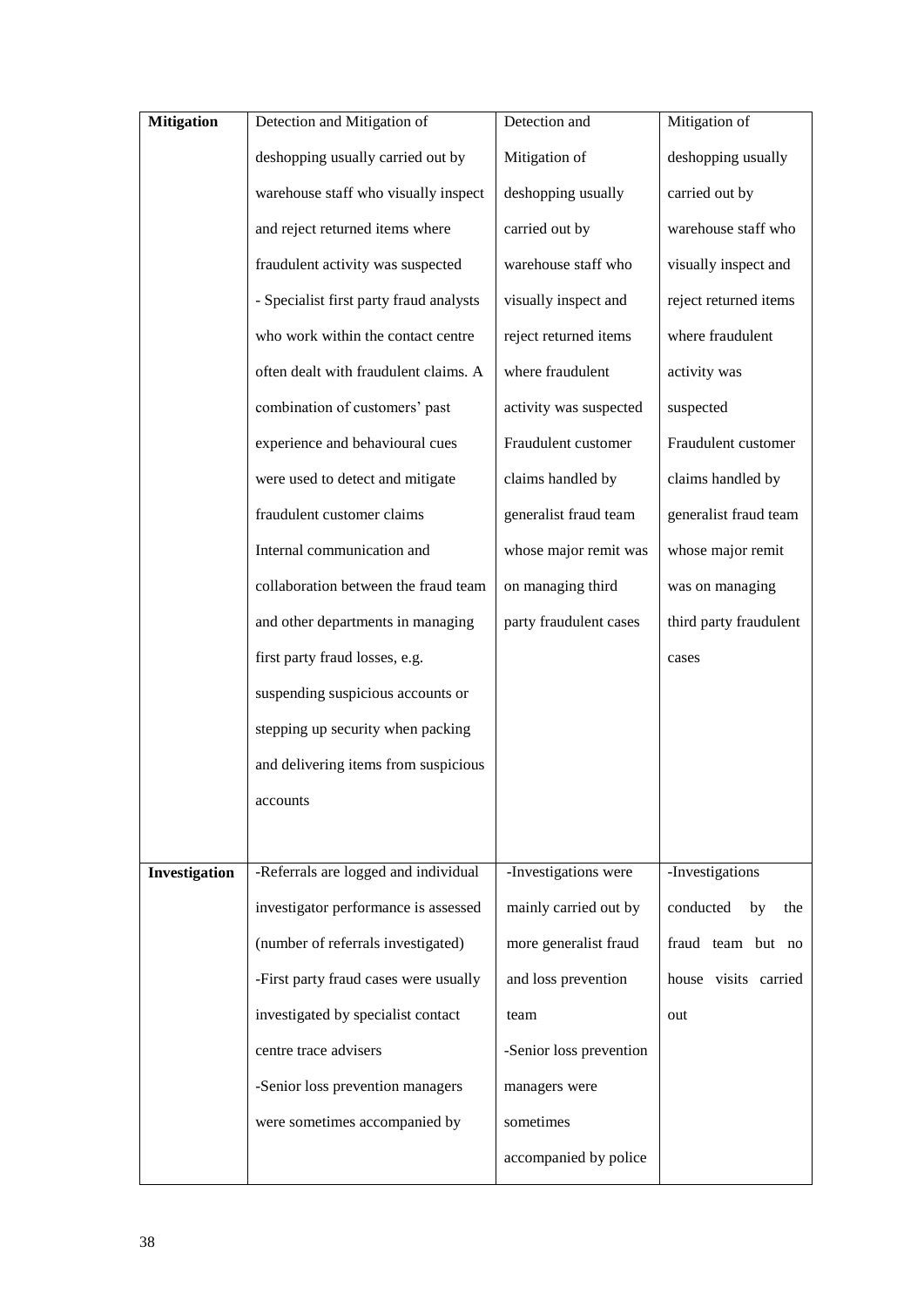|                    | police to customers' homes to           | to customers' homes to   |                          |
|--------------------|-----------------------------------------|--------------------------|--------------------------|
|                    | interrogate serial offenders            | interrogate serial       |                          |
|                    |                                         | offenders                |                          |
| <b>Analysis</b>    | -Effective arrangements in place for    | -Detailed analysis of    | -Analysis<br>of          |
|                    | collating and analyzing first party     | large-scale first party  | successful first party   |
|                    | fraud losses                            | fraud losses are carried | fraud cases              |
|                    | -Dedicated working group led by         | out and corrective       | - Detailed analysis of   |
|                    | senior risk managers and including      | actions put in place     | successful first party   |
|                    | representatives from the main           |                          | fraud cases are used     |
|                    | business units and support areas        |                          | update<br>existing<br>to |
|                    | meet monthly.                           |                          | policies                 |
|                    | -Detailed assessment of first party     |                          |                          |
|                    | fraud losses as well as gap analysis    |                          |                          |
|                    | of controls in place are discussed      |                          |                          |
|                    | - Detailed analysis of successful first |                          |                          |
|                    | party fraud cases are used to update    |                          |                          |
|                    | existing policies                       |                          |                          |
| <b>Prosecution</b> | -Prosecution was rarely pursued         | -Retailer's policy is to | - Retailer's policy is   |
|                    | with respect with first party fraud     | block serial offenders   | block<br>serial<br>to    |
|                    | - Retailer also rarely pursued any      | from purchasing with     | offenders<br>from        |
|                    | civil litigation cases. Fraudulent      | the retailer;            | purchasing with the      |
|                    | claims are rejected and offending       | prosecution was rarely   | retailer;                |
|                    | customers asked to pay what they        | sought                   |                          |
|                    | owe. In extreme cases, usually where    | -Prosecution depended    |                          |
|                    | there was evidence of re-offending      | on the weight of         |                          |
|                    | customers could be temporarily          | evidence, associated     |                          |
|                    | suspended; prosecution rarely if ever   | amount of loss, and      |                          |
|                    | sought                                  | police willingness to    |                          |
|                    |                                         | accept case but this     |                          |
|                    |                                         |                          |                          |